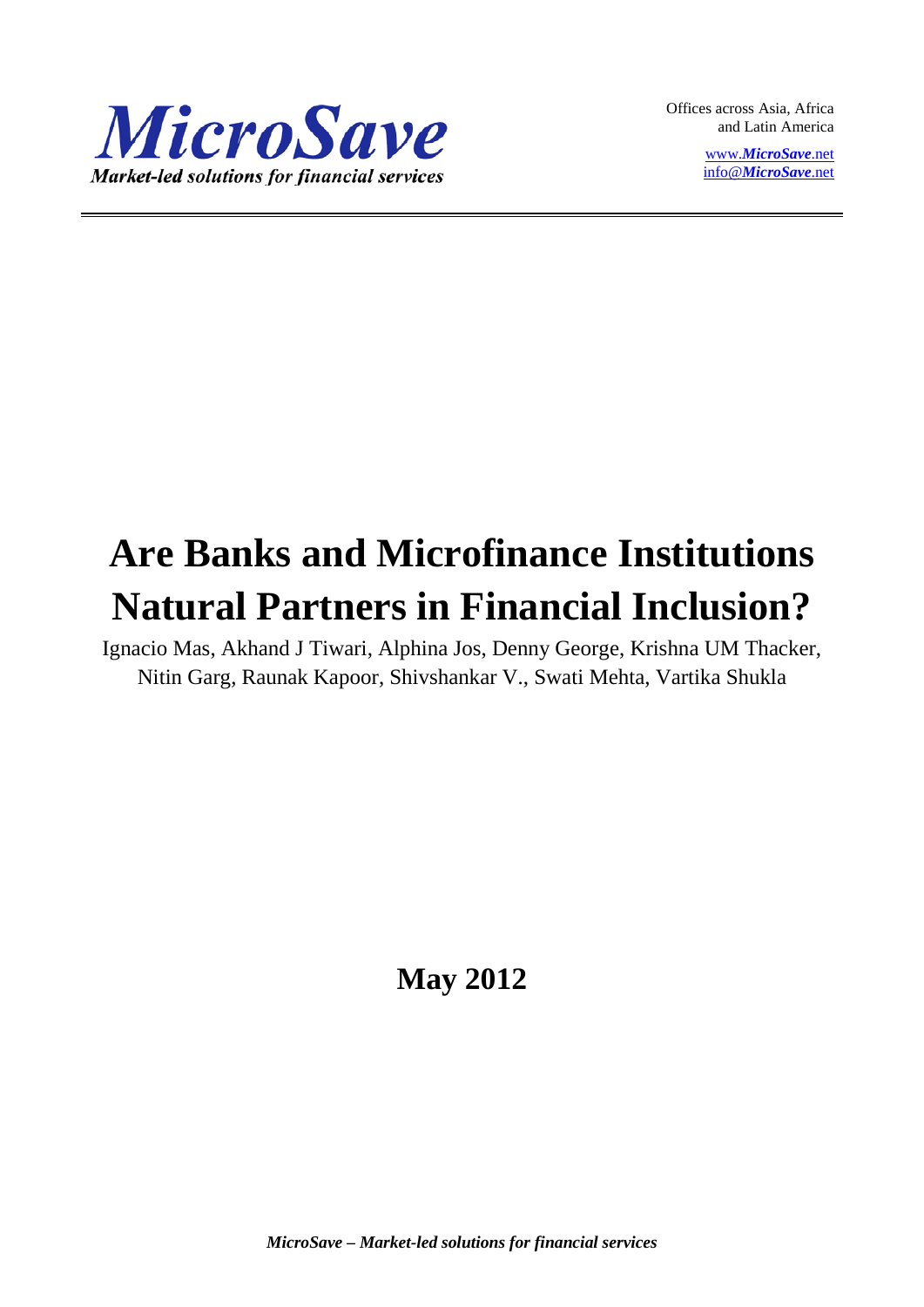# **List of Abbreviations**

| <b>ANM</b>     | <b>Agent Network Manager</b>                           |
|----------------|--------------------------------------------------------|
| BС             | <b>Business Correspondent</b>                          |
| BoP            | Base of the Pyramid                                    |
| <b>CBS</b>     | Core Banking System                                    |
| <b>CSP</b>     | <b>Customer Service Points</b>                         |
| <b>EBT</b>     | Electronic Benefit Transfer                            |
| FD             | <b>Fixed Deposit</b>                                   |
| FO             | Field Officer                                          |
| MFI            | Micro Finance Institution                              |
| <b>MGNREGA</b> | Mahatma Gandhi National Rural Employment Guarantee Act |
| MIS            | <b>Management Information System</b>                   |
| MoF            | Ministry of Finance                                    |
| <b>NBFC</b>    | Non-Banking Finance Company                            |
| NFA            | <b>No-Frills Account</b>                               |
| <b>NGO</b>     | Non-Governmental Organisation                          |
| PIN            | <b>Personal Identification Number</b>                  |
| <b>PPP</b>     | <b>Purchasing Power Parity</b>                         |
| <b>RBI</b>     | Reserve Bank of India                                  |
| RD             | <b>Recurring Deposit</b>                               |
| <b>RNBC</b>    | <b>Residuary Non-Banking Company</b>                   |
| <b>SHG</b>     | Self-Help Group                                        |
| <b>SHPI</b>    | <b>SHG</b> Promoting Institution                       |
|                |                                                        |

# **Table of Contents**

<span id="page-1-0"></span>

| $\mathbf{1}$   |  |
|----------------|--|
| 2              |  |
| 3              |  |
| $\overline{4}$ |  |
| 5              |  |
| 6              |  |
| $\tau$         |  |
| 8              |  |
| 9              |  |
| 10             |  |
| 11             |  |
|                |  |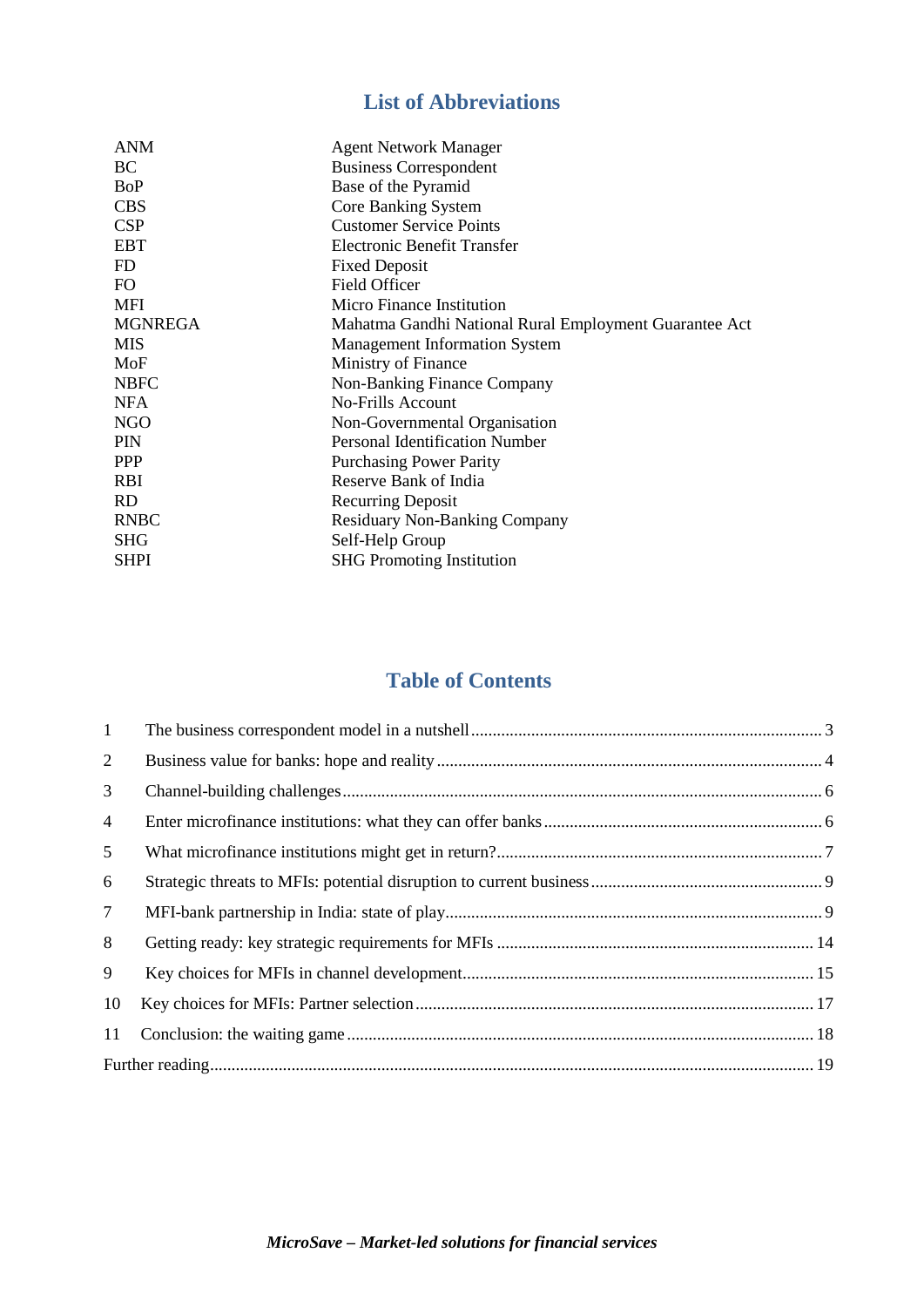#### **1 The business correspondent model in a nutshell**

Since 2006, the Reserve Bank of India (RBI) has permitted banks to use the services of third parties as business correspondents (BCs) to help increase the outreach of banking services. BCs are a mechanism that allows banks to offer its clients micro-loans, micro-savings, micro-insurance and micro-remittances services beyond its brick and mortar branches. The BC model is increasingly being recognised as the most suitable approach for achieving financial inclusion in the long run as it allows banks to service customers and extend their geographic reach at a much lower cost.

There are five logically distinct players in the BC model:

- 1. *Banks* are the principals, as far as they have the legal relationship with end-customers as account issuers and must have lead branding in the service.
- 2. *Business Correspondents* (BCs) are entities appointed by the bank to offer banking services to bank clients beyond the brick-and-mortar branches of the bank. Their role is to oversee the orderly development and proper functioning of the bank's indirect channel. They must be have a direct contract with the bank, and are subjected to specific regulations issued by the RBI.
- 3. *Agent Network Managers* (ANMs) Mostly BCs also assume the role of Agent Network Managers but in very few models, BC contracts a separate entity to function as ANM. The ANMs' role includes: identifying, screening and training of new CSPs; supervising and offering ongoing business improvement advice to existing CSPs; or putting in place liquidity rebalancing mechanisms for CSPs (e.g. hiring 'runners' to collect or distribute cash to CSPs, or managing a set of bank accounts through which CSPs can deposit and withdraw money effectively). ANMs typically act as outsourced partners of BCs, though the degree of reliance on ANMs varies from one BC to the next.
- 4. *Customer Service Points* (CSPs) or *agents* are specific individuals or retail outlets that maintain the direct contact with customers. Their role is to collect account opening documentation, offer cash-in and cash-out services, receive payments, and in some cases conduct certain credit processing and evaluation functions – all on behalf of the bank. The CSPs may be staff of or retail outlets directly owned by the BC, or they may be contracted by the BC to perform these functions.
- 5. *Technology Service Providers* (TSPs) provide an electronic solution that allows customers and CSPs to transact remotely, and provides BCs with management tools to oversee the entire branchless channel. The solution needs to be sufficiently low-cost, secure, scalable, robust and user-friendly to be adopted by a large number of users with a low support requirement. TSPs are typically contracted by banks, though in many cases the BC and TSP may be the same or related companies.

The BC model is highly dependent on technology, as the technology platform is what allows trust to be extended from the bank through the BC to individual CSPs. The platform must ensure that transacting parties are properly identified, that the necessary transaction request and confirmation information is collected and transmitted in real time, and that transactions are authorised, recorded and reconciled correctly. The technology solution may be defined by a set of key choices:

- *Device used to capture transaction requests*: using clients' mobile phone, or a point-of-sale terminal operated by the CSP
- *Client authentication mechanism*: using two-factor authentication (typically phone or card in the customers' possession + personal identification number [PIN]), or single-factor (fingerprint)
- *Communication environment*: online only (mobile or internet), or online + offline (involving local storage of transactions in smartcards and intelligent devices).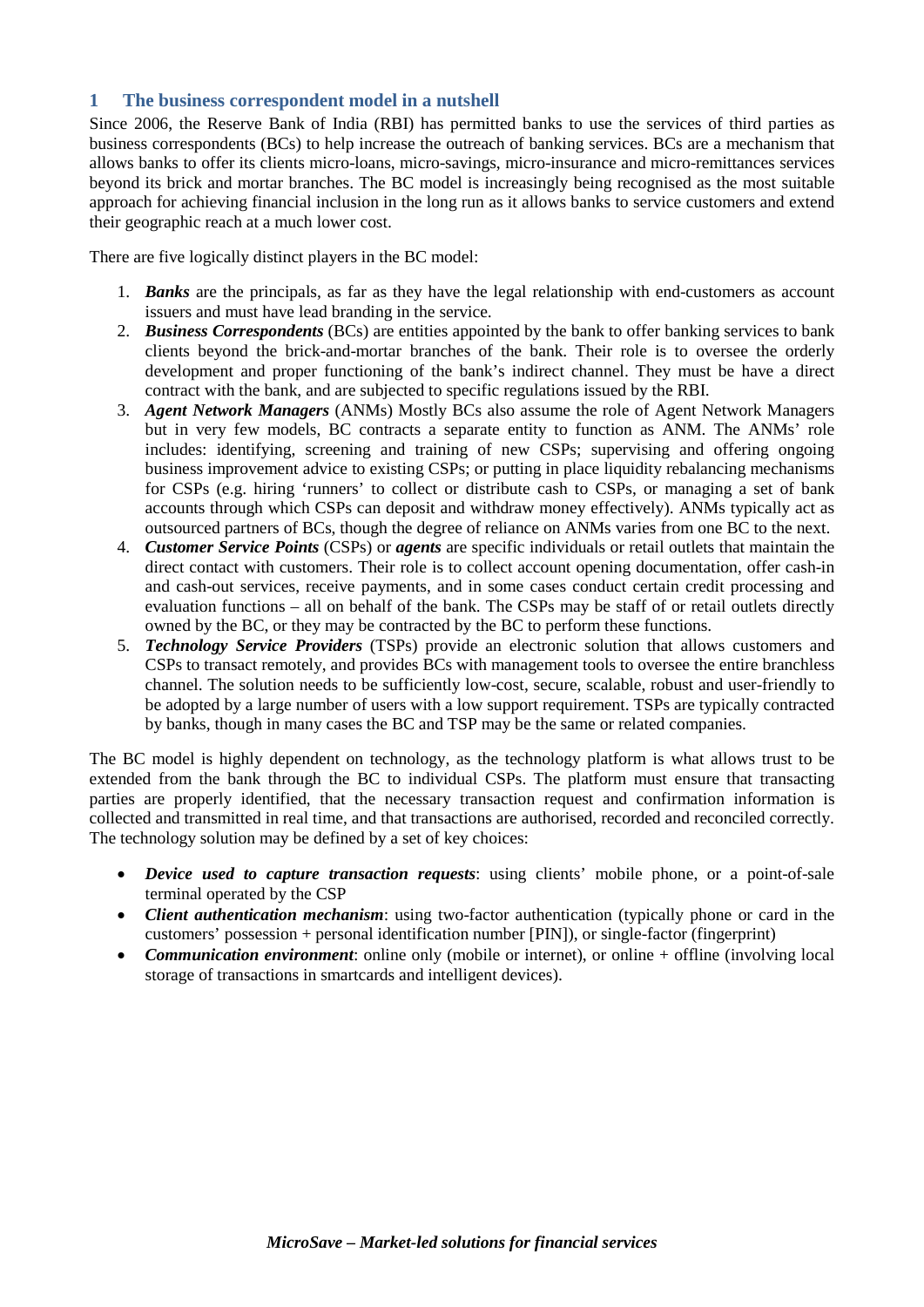#### **2 Business value for banks: hope and reality**

<span id="page-3-0"></span>The BC model offers banks a vision for tackling un-served customer segments in a way that is profitable and sustainable. It is based on serving poor or remote communities at a much lower incremental cost per new customer acquired or per new village covered than traditional branch-based banking. However, this remains a speculative view for most banks, as they struggle to deploy BC networks in a scalable manner and to trigger sufficient usage by customers to produce significant revenue. While banks do not doubt that branchless banking is the key to financial inclusion, they are seeking answers to some fundamental questions:

- What is the customer value proposition that can drive client demand and recurring usage?
- What is the business model that aligns the incentives of the various players involved (banks, BCs, CSPs, ANMs, TSPs), consistent with the revenue that can be expected to be generated from lowvalue customers?
- How can they scale up the BC network, while limiting the upfront investment required and financial risks involved?

Noting the lukewarm response of banks to the BC model, in March 2010, The Reserve Bank of India asked all nationalised banks to submit detailed financial inclusion plans, which, collectively, would ensure full financial inclusion by March 2013. Subsequently, the Ministry of Finance (MoF) mandated all nationalised banks to financially include 73,000 out of 600,000 villages in India with a population of more than 2,000 people by March 2012. The current focus of most commercial banks is to achieve the outreach target stipulated by the MoF by engaging a number of BC partners, and riding on the government's need to register masses of people in order to collect cash benefits from programmes such as the Mahatma Gandhi National Rural Employment Guarantee Act (MGNREGA) programme. Even as banks press ahead to meet their stated targets, they remain unsure of the commercial viability of the BC model. As a result, the BC model feels like it is being driven by a supply push, with insufficient evidence of client demand.

Clear notions of customer value must drive the business case for banks and their BCs. Recurrent usage generates a willingness to pay by customers. The customer value question can then lead to the business model question: how to tap into the customer willingness to pay through an appropriate pricing model, and how that revenue ought to be split across the various partners in the delivery chain. This process is illustrated in Figure 1 below.



*Figure 1: The business case continuum*

Customer value is generated by a combination of functionality (*what* I can do) and convenience (*how* I can do it). The functionality available through BC channels is extremely limited, as BC deployments still offer mainly a plain vanilla savings account with few features and often no payment options. (Please see box below for a snapshot of current products offered through the BC model.) In its current form, the BC model in India also offers little convenience to customers. Most BC deployments suffer from server downtime, spotty CSP coverage, insufficient float or opening hours at existing CSPs, and lack of CSP interoperability across banks and BCs. Trust in CSPs is also a problem, and that can be attributed to low usage for two reasons. On the demand side, customers fail to gain familiarity and get comfortable with banking services being available at locations that are not bank-owned. On the supply side, insufficient recurring revenue induces some agents to overcharge for the few transactions they do, which further undermines trust in the BC model.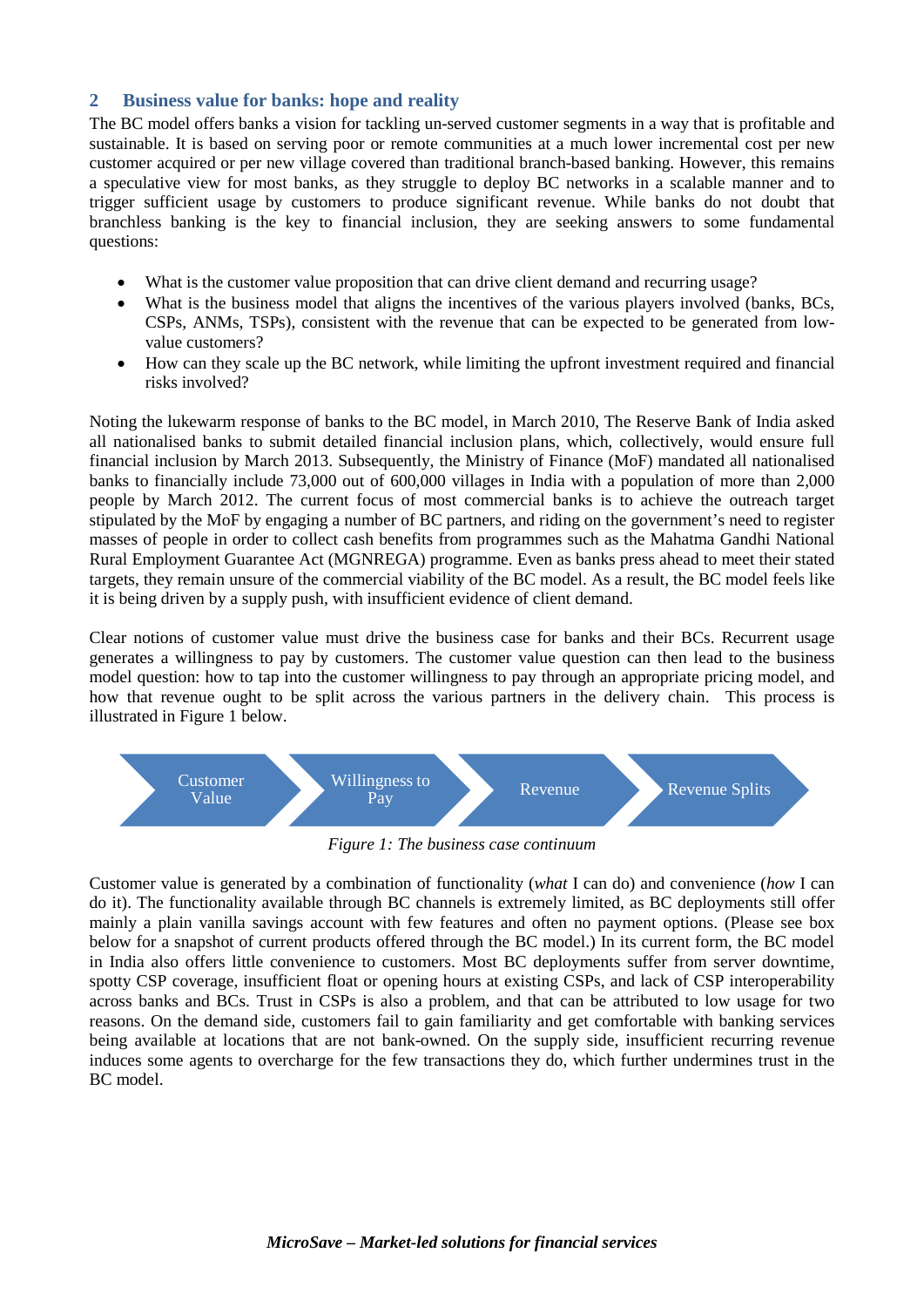#### **Current products offered under BC model**

#### *Savings products:*

- No Frills Account (NFA) is a single, liquid account, and is not consistent with the fragmentation or mental model of savings of low-income households. A potential solution for this is to design the product in line with the planning of finances by these households, which leads to savings such as PayPlan products.<sup>[1](#page-4-0)</sup>
- Recurring Deposits (RD)/ Fixed Deposits (FD) are still mostly non-existent in the BC networks. Some products are simplistic and require committed savings from clients who have unpredictable cash flows. There are no documented success cases of RD/FD products.

#### *Payments and receipts products:*

- *MicroSave* research<sup>[2](#page-4-1)</sup> suggests that customers primarily look for trust and time taken for delivery in a remittance channel/product. Further, remittance products thrive on network effects. The current product offerings are only along select corridors and are not interoperable, which undermines network effects. At present, none of the existing remittance products offers the convenience provided by informal mechanisms (like couriers), which typically offer delivery of the cash at the recipient's doorstep. However, banks are rapidly becoming the cheapest, quickest, most secure and thus most trusted way to send money, and remitters and recipients alike seem to prefer this channel to the other options available. $3$
- Electronic Benefit Transfers (EBT) payments are even more complicated as multiple benefits are paid in multiple accounts. Operational issues with the EBT processes also undermine the credibility of payment systems.
- With respect to bill payments, there are only few billers at present, while aggregators are mostly missing from the scene. In addition, the target clients of BCs, which are hitherto unbanked, do not use most the billers present.
- There are limited options to use payments and receipts for other financial services. Overdraft and linked credit scoring is not yet in the product line of services offered by most banks.

Yet the opportunity for mobilising savings at the base of the pyramid may be larger than banks anticipate. Imagine the targeted was to induce a savings balance per account equivalent to a month's worth of household income – that seems like a reasonable threshold of impact. For a family living at the \$2 per day poverty threshold, that translates into a savings balance of around \$100. (That is \$2 per day *per person at purchasing power parity [PPP] exchange rate* x 5 people per household x 0.3 PPP/market exchange conversion rate x 30 days per month.) Median savings balances of \$100 can much more easily be profitable for banks to offer.

Once customers see value in the service offered, they will be willing to pay for the service. A recent *MicroSave* [research](http://www.microsave.org/sites/default/files/research_papers/CWP_Overview.pdf) indicates that customers are willing to pay for BC services if it offers convenience and functionality to them. With customers paying for the service, the revenue from the business will improve which will result in higher revenue splits for the stakeholders.

In areas where banks have an established presence and branches are heavily crowded (especially in urban areas), banks have a more specific incentive to offer e/m-banking services so as to decongest their branches. This allows them to move lower-value customers away from costly bank branches to cheaper agency banking alternatives. Here the business case is easier, as it depends strictly on cost reduction and not necessarily on additional clients or additional usage per client.

 $\overline{a}$ <sup>1</sup>Mas, Ignacio, "*Making Mobile Money Daily Relevant*", March 2012.

<span id="page-4-2"></span><span id="page-4-1"></span><span id="page-4-0"></span>

<sup>&</sup>lt;sup>2</sup> *MicroSave* India Focus Note 91 "<u>Banks: The Preferred Remittance Services</u>".<br><sup>3</sup> Please see the reports "<u>Understanding Remittance Networks – Gujarat, Orissa and Bihar</u>" and "<u>Understanding Remittance</u> [Networks in Punjab and Uttar Pradesh](http://www.microsave.net/sites/default/files/research_papers/Understanding_Remittance_Networks_in_Punjab_and_UP.pdf)". Also see *MicroSave* India Focus Note 92 ["Are Banks All Set To Dominate Domestic](http://www.microsave.org/sites/files/technicalBriefs/indiaFocusNotes/IFN_92_Remitting_the_Indian_Way.pdf)  [Remittance Market In India?"](http://www.microsave.org/sites/files/technicalBriefs/indiaFocusNotes/IFN_92_Remitting_the_Indian_Way.pdf)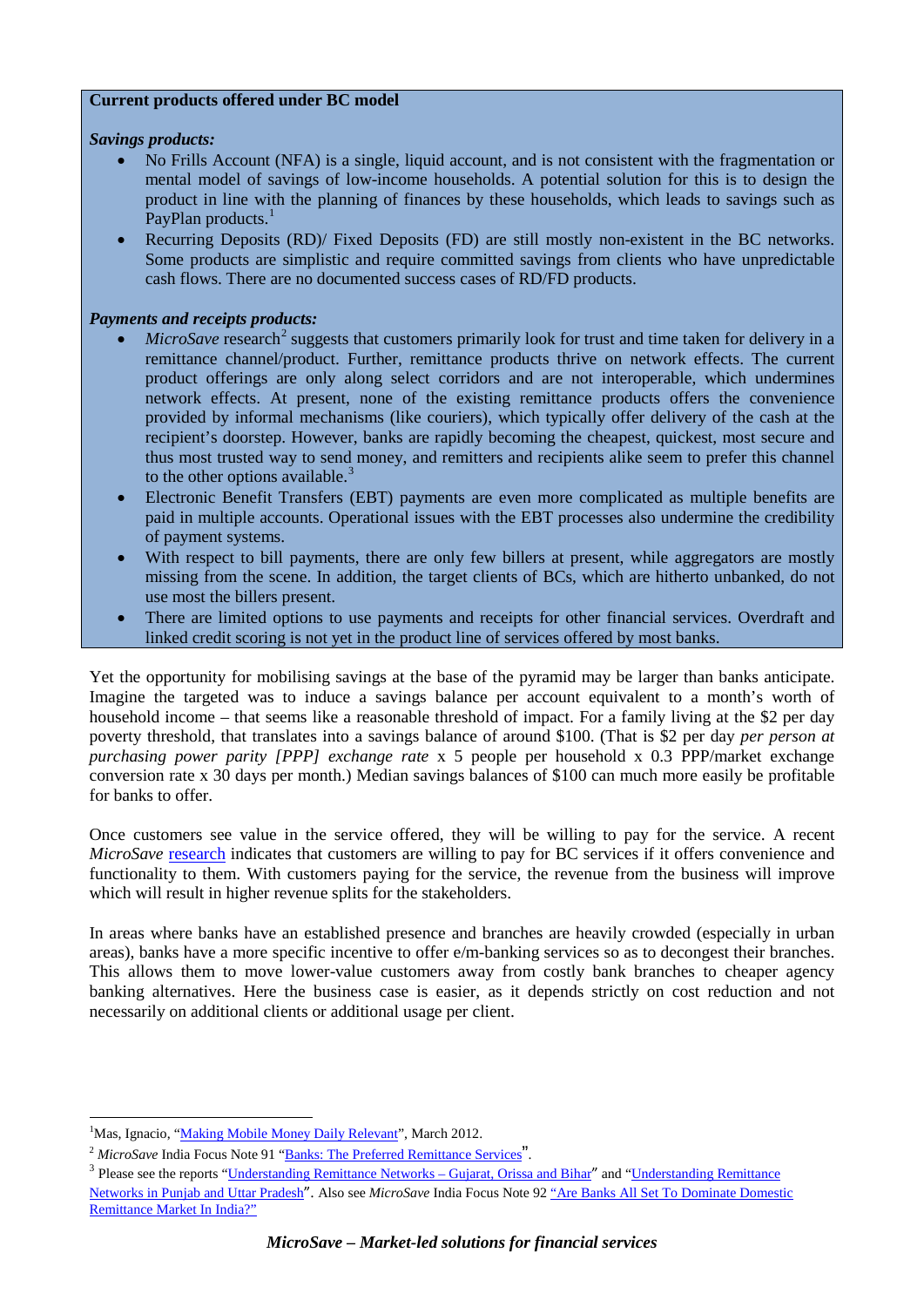## **3 Channel-building challenges**

<span id="page-5-0"></span>Creating a sufficiently large retail footprint is a major challenge for banks and the BCs who work on their behalf. Several approaches may be considered:

- *Partnering with existing retail franchises*. This is the model that is most prevalent in Latin America, where banks are able to patch together networks of post offices, lottery houses, pharmacies and convenience stores. This allows for rapid signing up and training of many stores at once. However, in India few sizable retail franchises have presence in slums and rural areas.
- *Leveraging existing retail distribution networks*. This model entails partnering with distributors such as Hindustan Unilever or PepsiCo who have relationships with and physical distribution into a large number of retail outlets. The distributors might therefore provide access to and relevant screening information on a multitude of stores, and they might provide logistical support with movement of cash and other documentation through their fleet of trucks. While this model makes intuitive sense, it has not been proven to work anywhere. The main reason is that such distributors keenly want to take advantage of branchless banking to take cash out of their daily operations, but are not generally willing to burden their operations further to build the branchless banking channel. In other words, they see themselves as clients of branchless banking services, not as drivers of the BC model.
- *Aggregating individual mom-and-pop shops*. This is the predominant distribution model used by mobile operators in selling airtime, and it is the predominant model used by mobile operators in Africa to develop their mobile money schemes. Unlike the previous strategies, this approach has fewer economies of scale as shops need to be identified, screened and trained individually. This is a laborious task, and in a country as big as India, it presents formidable logistical challenges. No BC in India has so far found the business case for aggregating the CSP channel in this laborious fashion.
- *Ride on existing prepaid airtime channels*. To the extent that mobile operators have already structured mom-and-pop shops into a functioning airtime distribution channel, there would be an opportunity to tap into this channel as a whole. However, it has proven difficult to adapt the economics of the airtime channel to work for banking alongside airtime: these services have different volume/margin characteristics, and airtime distributors fear cannibalisation of their existing revenue sources. Therefore, top-level distributors are generally not very supportive of the CSP model.
- *Partner with organisations with an established client base and service channels*. A different approach is to collaborate with grassroots organisations that already have a mass of customers and the channels to service them. These organisations can then serve both as a marketing base, crossselling banking services into their clients, as well as a BC channel. There are a number of grassroots non-bank financial service providers, which we here collectively call microfinance institutions (MFIs), that could play such a role, and it is these that we focus on in this report.

#### <span id="page-5-1"></span>**4 Enter microfinance institutions: what they can offer banks**

As stated above, one potentially viable channel that banks can collaborate with to reach the base of the pyramid (BoP) market more economically is microfinance institutions, which have experience in providing financial services to low income and rural populations. These institutions have a number of assets that they can bring to the table:

- *Ready access to an established client base*, the majority of which is unbanked. MFIs have field staff, which can advocate for bank products, and typically run group sessions, which present opportunities for cross-marketing banking services to their clients.
- *Experience in cash management.* MFIs already have experience in providing financial services to the low-income segment and their staffs are trained in cash management techniques. Unlike other common entities such as FMCG networks that are preferred as channel partners for providing BC services, MFIs have a track record in liquidity and cash management, accounting and reconciliation.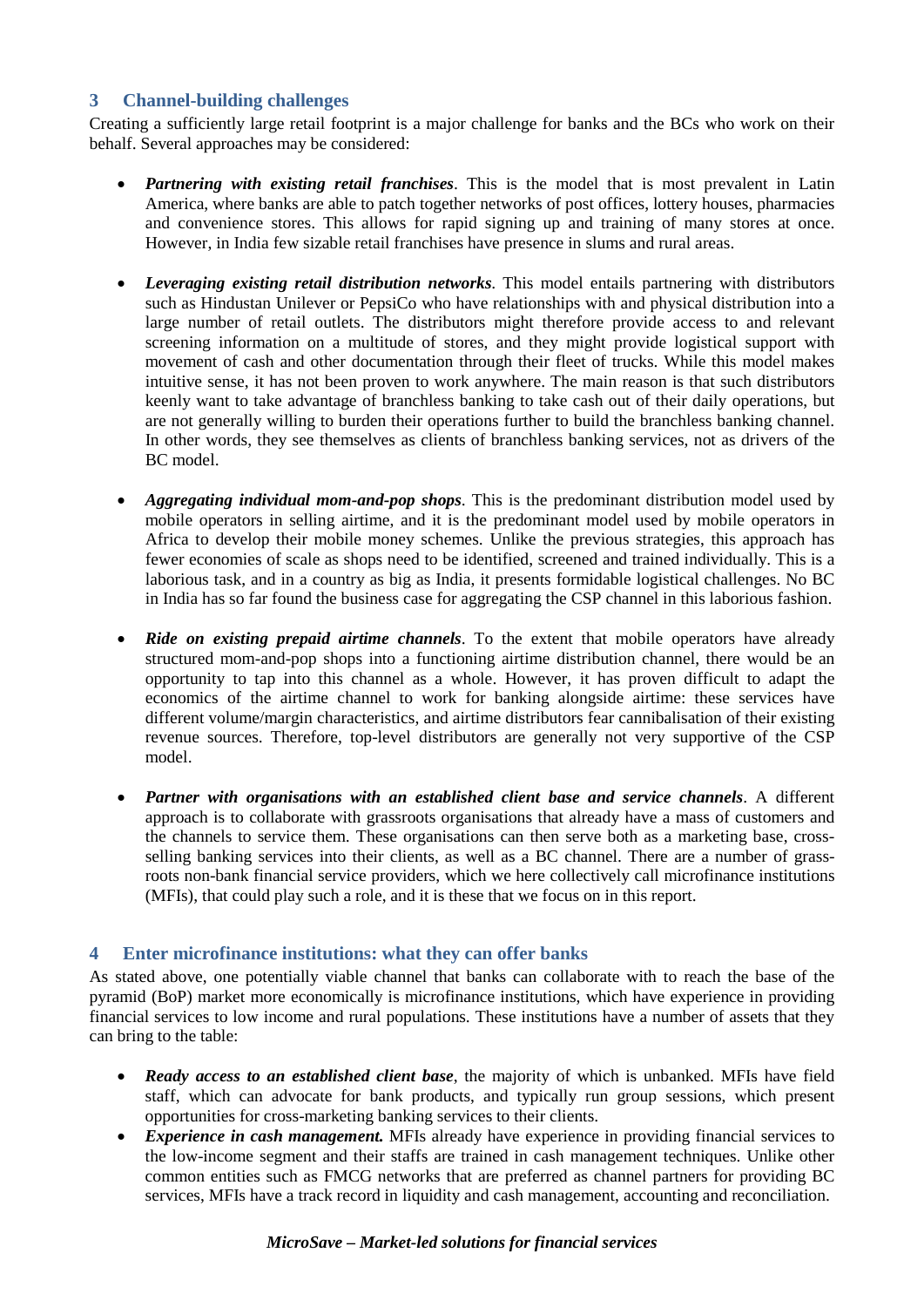- *Established internal audit and monitoring system.* Most of the MFIs have an established internal audit and control system in place to monitor their credit business. With some level of customisation, this system can offer high synergies to monitor banking services offered through the MFI.
- *Resources to help build an effective BC channel*. MFIs could take on the role of BCs/CSPs themselves, through their field staff and local branch infrastructure. Alternatively, they could facilitate the development of a local BC network by: *(i)* helping identify local businesses among their microenterprise client base that might become CSPs; *(ii)* applying their due diligence skills in evaluating and selecting CSPs; and *(iii)* using their field staff to train and supervise CSPs on an ongoing basis, given their familiarity with cash management and accounting and reconciliation processes.
- *Client insight for new product development*. MFIs typically have a good understanding of the financial needs and aspirations of their clients. They could therefore become key partners of banks in figuring out broader financial service propositions targeting specific segments. Limited customer value in current BC deployments creates an opportunity for MFIs to work on customer engagement, collaborating with banks to experiment on saving service propositions.
- *Client relationship management*. MFIs are already in the business of providing financial services to the un-banked and under banked segment. Over the years, most MFIs have developed good client relationship management capabilities, primarily due to their high levels of involvement with clients in their existing group based credit model. Although, largely credit-focused, this experience in client relationship management could be valuable when providing banking services to clients.

## <span id="page-6-0"></span>**5 What microfinance institutions might get in return?**

These are strong advantages to drive a BC play. But MFIs will only want to put these assets and competencies at the service of banks if they feel they get sufficient value in return. Here the story is more nuanced, as it depends crucially on the type of microfinance institution involved. Below we review the perspective for a range of microfinance players; in each case we focus on their top two opportunities from engaging with banks under the BC model. The full potential list of benefits that might accrue to a given MFI would then be comprised of the collection of benefits discussed below.

*Non-Banking Finance Companies* (NBFCs). These are for-profit microcredit institutions, which, although they are specifically precluded by the RBI from being a BC, can engage in BC activities through an associated not-for-profit company. BC activities offer two key opportunities for them:

- *Improved efficiency and accountability*. NBFCs could use BC technology to record all transactions electronically as they occur at group meetings. This would: *(i)* enable immediate tracking of all payments happening in the field; *(ii)* help automate reconciliations at the branch when the cash is delivered; and *(iii)* speed up group meetings, thereby allowing a heavier case load per field staff. Moreover, NBFCs could use an alternative BC channel and require members to conduct cash transactions at local CSPs rather than at the group. Freed from having to handle cash logistics, group meetings would be much faster and may need to be less frequent. Supporting a bank's BC services might therefore be a way to fund the necessary technology infrastructure.
- *Reduced vulnerability to political cycles*. NBFCs have tended to be mono-product, focused in particular on group-based lending methodologies. Many NBFCs now feel an urgency to diversify their activities in the aftermath of the Andhra Pradesh microcredit crisis. While they can be expected to remain credit-centric, embracing a fuller range of financial services will help them escape the image of being the new moneylenders. Working under the BC model will help move them out of the political questioning they are currently under.

*Not-for-profit MFIs*. These MFIs are incorporated as a Trust or Society, or under Section 25 of the Companies Act of 1956. Their interest in the BC model is primarily based on the following two needs:

• *Stabilise bank funding*. These MFIs are very dependent on bank credit to fund their own lending activities. Becoming a BC for one or more banks may be a way to establish a much deeper, more synergistic relationship with these banks. By helping banks with their strategic objectives –including helping them achieve their financial inclusion mandates—they expect the bank to treat them as a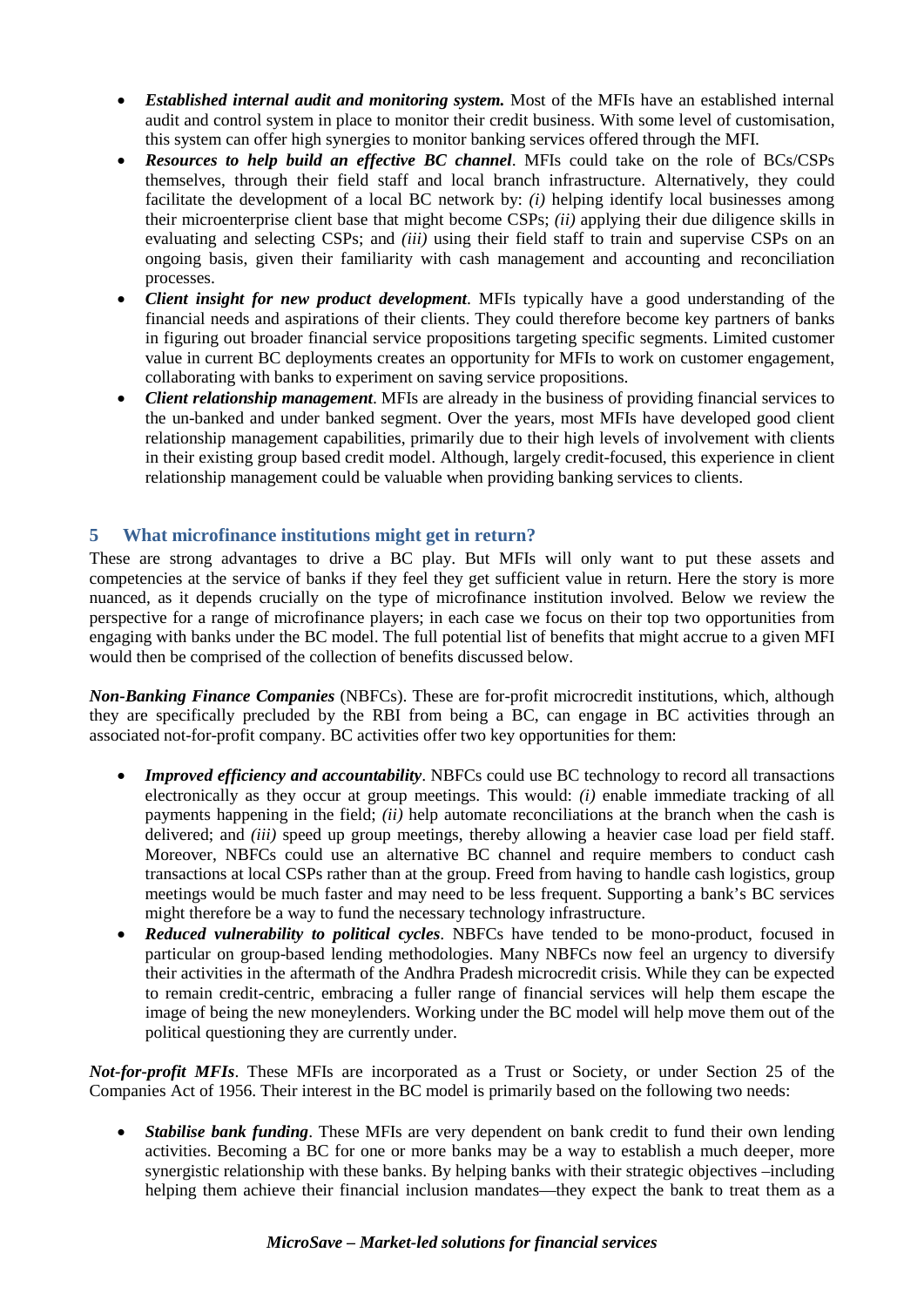long-term partner rather than getting tactical transactional pricing when they request wholesale funding. Moreover, they can make a moral case that the deposits they help raise from their MFIs clients should be returned to the MFI through a wholesale funding arrangement.

• *Leverage existing customer base to cross-sell additional financial services*. Not-for-profit MFIs would typically have more of a vocation than the for-profit MFIs to serve their clients more fully, with a broader range of services. The BC model offers an opportunity to broaden the MFIs service set at relative low additional cost and risk. It would also help diversify the MFI's income streams by generating fee income on BC services.

**SHG Promoting Institutions** (SHPIs). These are not-for-profit organisations that promote SHGs and organise them into a federated structure. SHPIs provide funding support to SHGs by matching SHGs with net surplus and net deficit positions, and by facilitating bank linkages. The BC model can help the SHPIs' mission in two critical ways:

- *Ensure sustainability of SHG Federations*. SHG clusters and federations need a recurrent source of income for them to remain viable in the longer-term. By taking on BC promotion activities, federations can gain a new high-profile role and a source of income that is independent from their member SHGs (in the form of BC commissions payable by the partner bank).These BC commissions can be earned by servicing the banking needs of their own SHG members as well as from people in the community at large.
- *Improve accountability in SHGs*. SHPIs have precarious information on their member SHGs. The information they receive is largely self-reported, and percolates up slowly through the federation structure as meetings occur at each level (SHG, cluster, federation). If groups were able to deposit or withdraw money immediately after a group meeting at a local BC, the information on the status of credit repayments at the group level would become immediately and verifiably visible to the SHPI.

*Non-Governmental Organisations* (NGOs). Under this rubric, we include grass-roots, not-for-profit organisations which do not have microcredit as their main focus. Their main interests in the BC model are:

- *Expanded range of intervention tools*. NGOs are often focused on particular vulnerable segments or communities, and their aspiration is to support them through a broad and integrated programme of interventions. Being able to offer their clients a safe place to save is often considered an important ingredient in reducing their vulnerability. NGOs have no aspiration to become financial institutions themselves, and hence would be happy to partner with banks who are able to support them in offering savings services to their members.
- *Increase sustainability*. NGO funding typically runs on grant cycles. This puts the continuation of their activities at risk, because grants may not be renewed. Supporting a BC activity may offer them a stable source of funding, by earning BC commissions.

In addition to these four categories of MFIs, we considered other types of financial service providers, which might in principle become BC enabling partners for banks. However, their alignment with the interest of banks is questionable, mainly because they are able to offer their own deposit mobilisation service, and hence BC services present product conflict issues. These other categories of financial service providers are:

- *Residuary Non-Banking Company* (RNBCs). RNBCs are a class of NBFCs and hence face the same restrictions in functioning as BCs for banks. However, RNBCs are able mobilise deposits on their own account under different types of flexible individual savings products.
- *Cooperative Institutions* are eligible to offer all financial services except remittances to its members, and hence BC services would also present a direct product conflict. Cooperatives also enjoy a higher level of autonomy and flexibility that will be affected if they introduce BC services, as they will then need to be monitored by the partner bank.
- *Chit Funds* are positioned as high-return savings vehicles and used by customers for accessing lump sum money. Therefore, being able to access No-Frills Accounts (NFAs) through a BC model will be an unattractive proposition for chit fund customers. (The RBI guidelines on the BC model do not clearly define the eligibility of chit funds to operate as BCs for banks).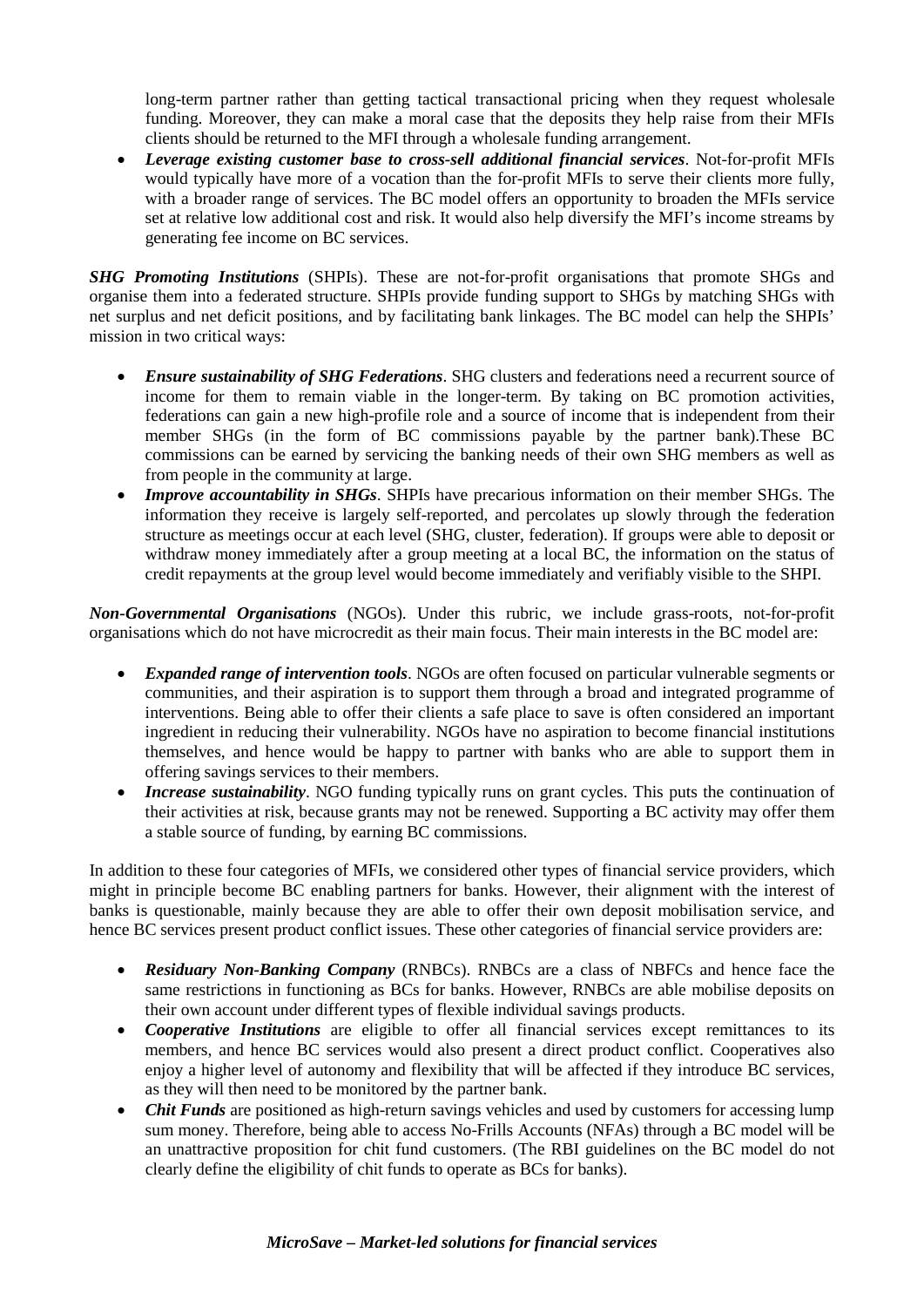#### 6 **Strategic threats to MFIs: potential disruption to current business**

<span id="page-8-0"></span>Beyond the opportunities presented by the BC model, MFIs need to be cognisant of the adverse impacts that embracing the BC model may have on their current business. We consider below three main types of impacts, though the severity of each may vary depending in the type of MFI. In many cases, these threats are flip-sides of some of the benefits discussed above.

*Impact on group meetings*. The group articulates the methodology of most MFIs, so they need to be careful in assessing how the introduction of front-end technology and BC operations can support or disrupt the conduct of group meetings. This depends on how the BC channel is structured:

- *Field officer or group leader acts as the CSP*. In this case, savings operations would be conducted during the group meeting. Offering saving services along with credit will result in longer group meetings. In fact, MFIs might opt to shift savings operations to a separate meeting in order to preserve the focus of the credit meeting on repayment. Increased duration of group meeting or more frequent meetings will lead to reduction in loan officer caseload, which will affect the business turnover and profitability for NBFCs. On the other hand, SHPIs and NGOs may not consider the increase in group meeting duration as a burden because these institution traditionally aim to maximise group interactions, which present an avenue to offer various information and services to members and members can also mutually benefit from the group.
- *Third-party outlets acting as CSPs*. BC operations with technology enablement can help in making meetings cashless, and that can reduce meeting duration or frequency. Cashless meetings may be more attractive to business-oriented MFIs and especially NBFCs, but they may challenge the very essence of SHPIs and NGOs.

*Erosion in repayment discipline*. MFIs also need to make sure that BC operations do not lead to loss of group liability, which is one of the core principles of group-based microcredit. This may happen if meetings are less frequent, or if the availability of individual products from banks leads people to question the usefulness of group-based products. Loan repayments using technology-enabled BC channels may also lead to a situation where clients blame non-repayment of loans on CSP - or technology-related problems ("The *system was down", "I'd lost my mobile phone", "The agent didn't have liquidity", "I sent money to the wrong account", "I forgot my PIN",* etc.).

*Cannibalisation of existing business*. Most MFIs suspect that in the long-run, banks might be potential competitors for their lending business. NBFCs and not-for-profit MFIs, which offer microcredit as their core business, suspect that banks may gain access to their clients through the BC channel and start extending credit directly to them. However, SHPIs and NGO MFIs see this as an opportunity where they can act as originators and service the loan and banks provide constant funding support.

*Burden on institutional capacity*. MFIs need to evaluate the existing management capacity–skills and bandwidth—to negotiate with the multiple stakeholders involved in BC operations. NBFCs with larger operations and used to managing relationships with funders and investors may not find it very difficult to manage the new relationships, although for regulatory reasons they will need to place a separate corporate identity and team to manage this. MFIs and NGOs with smaller operations and with little experience of managing strategic relationships may find it trying and may need to bring in dedicated people with the right calibre. Institutional capacity will also be need to effect the cultural change that MFIs need to undergo in order to offer savings along with credit. SHPIs may not face this cultural shift as they already have the experience of handling saving products.

#### <span id="page-8-1"></span>**7 MFI-bank partnership in India: state of play**

Table 3 below summarises the strategic fit of the BC model for all the various stakeholders, identifying the potential opportunities and challenges for each. Indian MFIs are working through these strategic considerations and many are actively considering the BC option. They are all at different stages of implementation: some have already initiated pilot tests, some are on the brink of getting started, many others are preparing or exploring options and partnerships, and most are watching the space closely and seeking to learn from others' experience.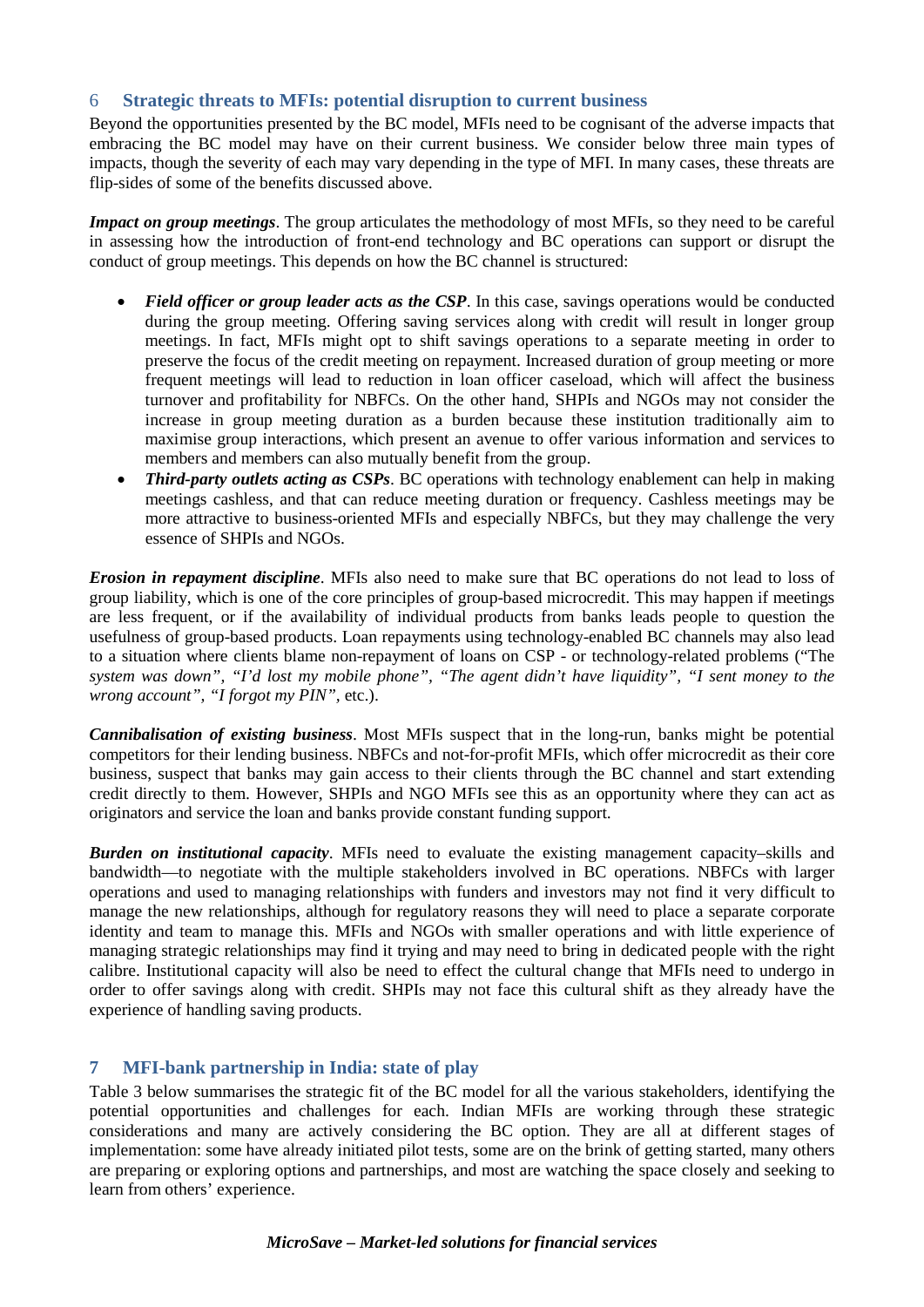During this study, the *MicroSave* team visited six MFIs that are in various stages of functioning as business correspondents. Their story is described below.

| <b>Grameen Financial Services</b><br>(GFS) is an NBFC that also acts as<br>an umbrella organisation for its<br>subsidiaries that include Grameen<br>Koota that provides microcredit<br>and GKDT, not for profit trust,<br>which conducts BC operations.<br>GKDT commenced BC operations<br>in 2010 for Bank of India with<br>mChek as their technology service<br>provider. GKDT has separate staff<br>who assisted in opening accounts<br>and facilitated transactions for the<br>microcredit clients of Grameen<br>Koota. GFS' primary motive<br>behind functioning as BC is to<br>make their operations efficient,<br>cash-lite and reduce risk. Currently<br>the pilot has come to a standstill<br>because the model was financially<br>unviable. This is mainly because as<br>an NBFC they cannot use their<br>existing resources for BC activities<br>and anomalies such as technology /<br>network failure and lack of bank's<br>support. | <b>Chaitanya</b> is an SHG promoting<br>institution. It started operations in<br>1991 and currently has more than<br>2,300 SHGs consisting of 80,000<br>customers across 12,000 villages<br>in 18 districts of Maharashtra.<br>Chaitanya has collaborated with<br>Yes Bank under the Yes Leap<br>programme to provide credit to<br>SHG members. Currently a pilot<br>is under way since January 2012<br>with two clusters comprising of<br>33 groups. Chaitanya wants to<br>observe the progress of the pilot<br>with only credit for a period of<br>six months before providing<br>savings services in partnership<br>with Yes bank. Chaitanya plans to<br>appoint federations as BC that<br>will be responsible to collect<br>group compulsory savings as well<br>voluntary<br>savings.<br>as<br>Chaintanya's primary expectation<br>from this arrangement is to make<br>their operations efficient. | Rajiv Gandhi Mahila Vikas<br><b>Pariyojana</b> ( <b>RGMVP</b> ) is the<br>flagship<br>poverty<br>reduction<br>program of the Rajiv Gandhi<br>Charitable Trust (RGCT). Based<br>out of Rae Bareilly, RGMVP (as<br>of December 2011) reached out to<br>over 400,000 poor households in<br>districts.<br><b>RGMVP</b><br>34<br>has<br>collaborated with Bank of Baroda<br>and Tata Consultancy Services<br>(technology partner and BC for the<br>bank). RGMVP aims to drive<br>financial inclusion for its SHG<br>members by providing access to<br>services through the<br>banking<br>Business Correspondent mode. In<br>addition,<br>of the<br>one<br>major<br>objectives for RGMVP to enter the<br><b>BC</b><br>business<br>lend<br>is<br>to<br>sustainability to the block level<br>federations. This will provide a<br>strong reason for the existence of<br>these federations and provide<br>additional revenue stream for<br>them. |
|--------------------------------------------------------------------------------------------------------------------------------------------------------------------------------------------------------------------------------------------------------------------------------------------------------------------------------------------------------------------------------------------------------------------------------------------------------------------------------------------------------------------------------------------------------------------------------------------------------------------------------------------------------------------------------------------------------------------------------------------------------------------------------------------------------------------------------------------------------------------------------------------------------------------------------------------------|--------------------------------------------------------------------------------------------------------------------------------------------------------------------------------------------------------------------------------------------------------------------------------------------------------------------------------------------------------------------------------------------------------------------------------------------------------------------------------------------------------------------------------------------------------------------------------------------------------------------------------------------------------------------------------------------------------------------------------------------------------------------------------------------------------------------------------------------------------------------------------------------------------|----------------------------------------------------------------------------------------------------------------------------------------------------------------------------------------------------------------------------------------------------------------------------------------------------------------------------------------------------------------------------------------------------------------------------------------------------------------------------------------------------------------------------------------------------------------------------------------------------------------------------------------------------------------------------------------------------------------------------------------------------------------------------------------------------------------------------------------------------------------------------------------------------------------------------------------|
| <b>Margdarshak</b> is a livelihood-<br>financing institution<br>that does<br>lending through its NBFC arm in<br>Pradesh.<br>Margdarshak<br>Uttar<br>currently has 25 branches in 16<br>districts reaching out to 27,000<br>clients with a portfolio outstanding<br>of $Rs.180$ million $(\$3.6$ million).<br>Margdarshak plans to function as<br>an Agent Network Manager for<br>Eko (BC for ICICI Bank and State<br>Bank of India). To start with,<br>Margdarshak plans to integrate<br>their MFI operations with mobile<br>banking and later offer bank<br>linkages<br>to<br>customers.<br>Margdarshak believes that to create<br>an impact, MFIs need to offer a<br>wider range of products $-$ savings,<br>remittances, insurance along with<br>credit in a financially sustainable<br>manner.                                                                                                                                               | <b>CASHPOR Micro Credit</b> is a<br>not for profit company that<br>microfinance<br>provides<br>exclusively to BPL women in<br>eastern U.P. and Bihar. In August<br>2011, CASHPOR enrolled as a<br>BC for ICICI Bank with Eko as<br>the technology service provider.<br>CASHPOR uses<br>its<br>existing<br>branch<br>human<br>resource<br>and<br>infrastructure<br>offer<br><b>ICICI</b><br>to<br>Banks Apna savings account. As<br>on date, Cashpor has been able to<br>enrol<br>approximately<br>50,000<br>clients and mobilised savings of<br>Rs.150 million (\$3 million).<br>CASHPOR wanted to extend<br>their financial service to poor<br>from credit to savings and thereby<br>addition<br>revenue.<br>earn<br>CASHPOR also expects funding<br>assistance from banks by virtue of<br>acting as business correspondent.                                                                          | Prayas Jan Shikshan Sansthan<br>(JSS), an NGO working for<br>juvenile development also wanted<br>to offer financial services such as<br>savings and credit. In December<br>2007, Prayas established<br><b>BC</b><br>operations with ICICI Bank and<br>FINO as a technology service<br>provider. Prayas uses its existing<br>human and capital resources to<br>offer <i>Apna</i><br>savings<br>account,<br>working out of the two existing<br>branches in <i>Jahangirpuri</i> and<br>Prayas<br>Bawana.<br>has<br>5,000<br>customers, of which 50% of<br>customers transact on a regular<br>basis. Outstanding saving balance<br>is approx. Rs. 4 million (\$80,000).                                                                                                                                                                                                                                                                    |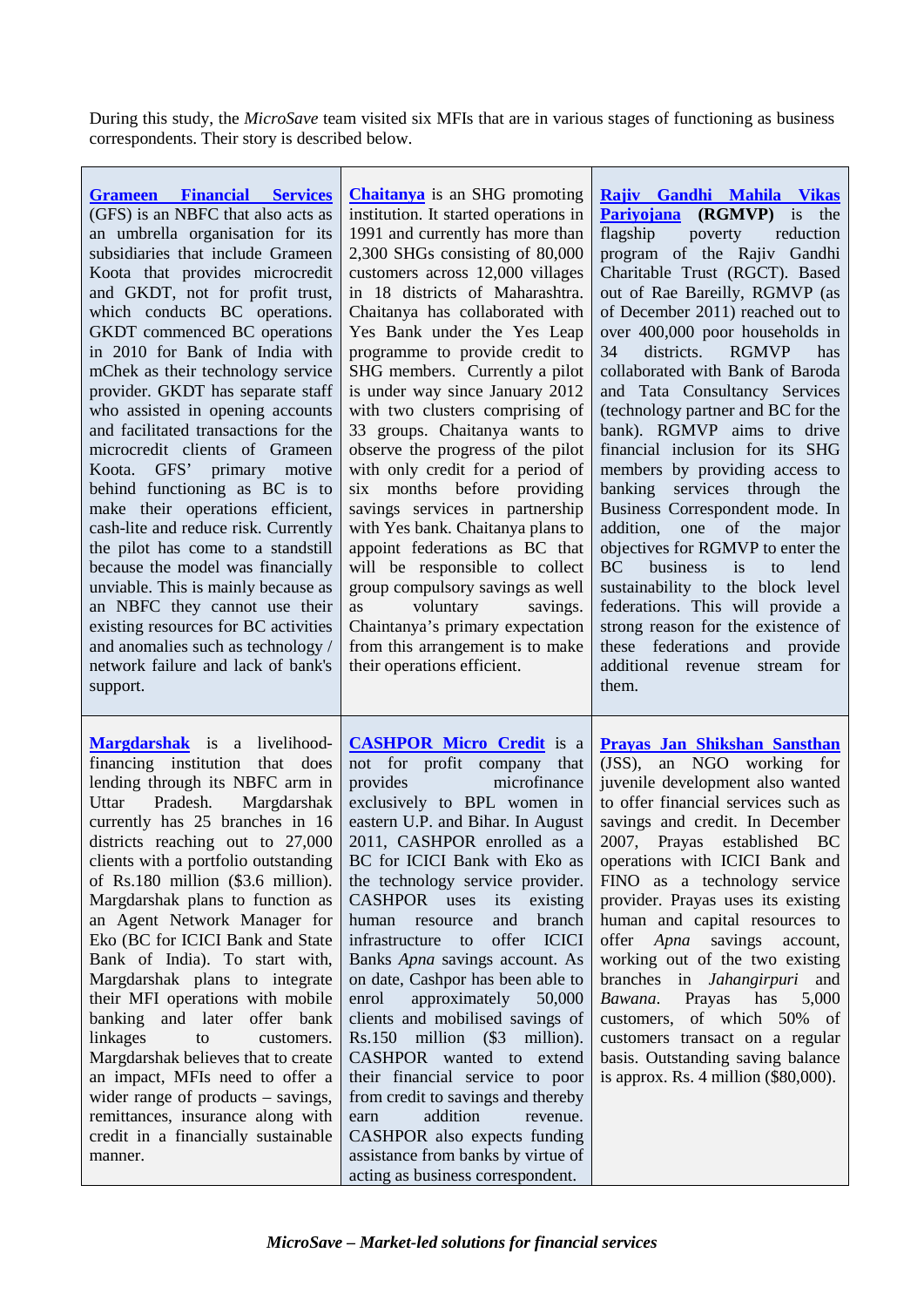The overall picture so far is somewhat disappointing: there are many pilots across the country but none of these pilots have achieved scale or demonstrated success. In the absence of a success story, all the players involved now seem to be awaiting the emergence of standard business models, which they might emulate. In this wait for proven models, many pilots have died down after the initial euphoria and many more are being started without sufficient conviction of eventual success. We attribute the relative lack of progress primarily to the following factors.

*Lack of commitment from banks.* As stated above, in the absence of proven business models, banks do not see a sustainable business case in financial inclusion and are undertaking financial inclusion activities mainly to comply with mandates from the authorities. There is insufficient focus on appropriate product design that would make the service more relevant and appealing to the BoP; there is very little customer engagement in product and service design. There is also little apparent willingness to charge customers due to the misconception that customers are unwilling to pay and the perceived political risk of charging poor customers for services that the middle class get free in a bank branch. These factors conspire to obliterate the economics of the BC model. As a result, banks are forced to offer unattractive commission structures to channel partners, they under invest in technology and infrastructure, and they do not invest in scalable account opening processes. In turn, this results in inadequate monitoring and supervision of channel partners, and insufficient co-ordination with channel partners. These factors have created an ecosystem that inhibits success.

*Lack of focus among MFIs*. The lack of proven business models and a lack of belief that the model can offer a viable business case also holds true for the MFIs. Some MFIs have ventured into this business with the expectation that they will get quick results and profits, without thoroughly thinking through the strategic fit for them and their staff and the value proposition for their clients. As a result, most deployments have failed. This creates a vicious circle of underinvestment in technology, infrastructure and human resources.

*Multiple/complex partnerships.* The multipartite BC engagement structure that prevails in India seems overly complex for the current incipient stage of market development. This puts a big burden on cooperation, which is not always forthcoming, undermines synergies, and results in wafer thin profit margins for each player.

*Restriction on NBFCs acting as BCs.* The RBI restricts NBFCs from directly functioning as BCs. Hence, NBFC-MFIs have to function as BC through a sister company incorporated under a suitable legal structure and with completely separate staff and physical infrastructure. This has cost implications that further reduce the business case for NBFCs to enter the market.

| <b>Stakeholders</b> | $^{(+)}$  |                                  | $\left( -\right)$ |                                  | <b>Action Points</b>         |
|---------------------|-----------|----------------------------------|-------------------|----------------------------------|------------------------------|
| <b>Banks</b>        | $\bullet$ | Another channel to carry         |                   | Clients may be hesitant in       | Since banks have better      |
|                     |           | out BC activities and            |                   | the initial days to save with    | reputations<br>larger<br>and |
|                     |           | help them achieve their          |                   | the same institutions from       | brands than MFIs, Banks      |
|                     |           | financial<br>inclusion           |                   | which they have taken loan       | have to be careful while     |
|                     |           | agenda                           |                   | The product may be mis-          | selecting MFIs as their      |
|                     |           | Credit information of            |                   | sold to customers. In many       | Business Correspondents.     |
|                     |           | MFI<br>clients can<br>be         |                   | <b>MFIs</b><br>when<br>instances |                              |
|                     |           | accessed by bank since           |                   | function as BC, customers        |                              |
|                     |           | MFI transactions happen          |                   | open a bank account              |                              |
|                     |           | through savings account          |                   | misunderstanding it to be a      |                              |
|                     |           | The<br>bank.<br>of               |                   | pre-requisite for obtaining      |                              |
|                     |           | information<br>be<br>may         |                   | loans                            |                              |
|                     |           | critical for banks (to $\bullet$ |                   | When MFI loan officers           |                              |
|                     |           | understand clients credit        |                   | act as agents, customers         |                              |
|                     |           | behaviour) if it were to         |                   | may not receive the same         |                              |
|                     |           | directly serve (credit           |                   | level of convenience that        |                              |
|                     |           | products) such clients           |                   | they will get from a             |                              |
|                     |           | In case the same bank            |                   | retailer-agent.<br>Because       |                              |
|                     |           | (which is partnering in          |                   | when MFI loan officers act       |                              |

*Table3: How different stakeholders in value chain stack-up*

*MicroSave – Market-led solutions for financial services*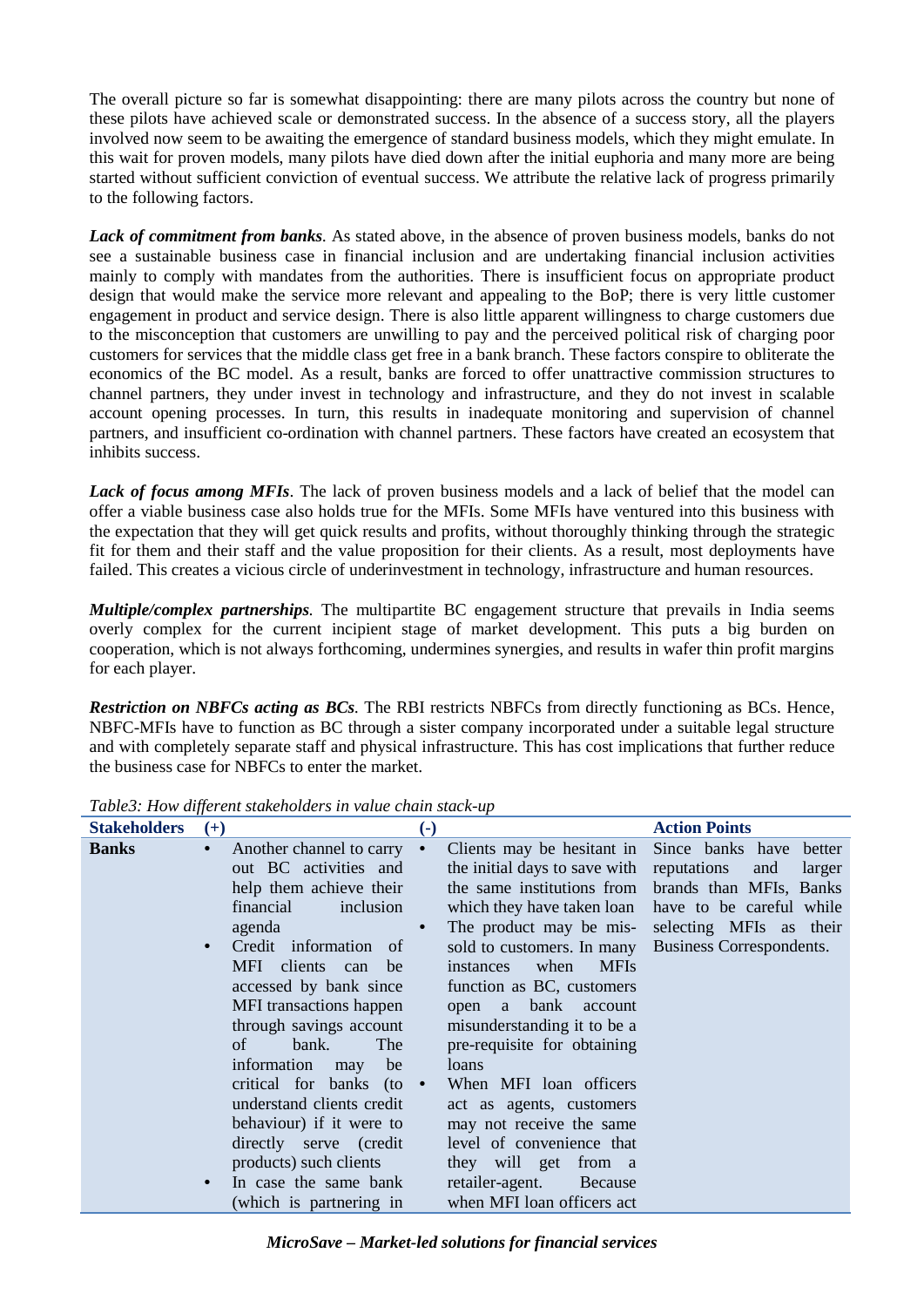| <b>Stakeholders</b> | $(+)$                                                |                                                                                                                                                                                                                                                                                                                                                                                                                                                                                                                                                                                                                                                                                                                                                                                                                                                                                                        | $\left( \text{-} \right)$           |                                                                                                                                                                                                                                                                                                                                                                                                                                                                                                                                                                                                                                                                                                                                                                                                                                                                                                                          | <b>Action Points</b>                                                                                                                                                                                                                                                                                                        |
|---------------------|------------------------------------------------------|--------------------------------------------------------------------------------------------------------------------------------------------------------------------------------------------------------------------------------------------------------------------------------------------------------------------------------------------------------------------------------------------------------------------------------------------------------------------------------------------------------------------------------------------------------------------------------------------------------------------------------------------------------------------------------------------------------------------------------------------------------------------------------------------------------------------------------------------------------------------------------------------------------|-------------------------------------|--------------------------------------------------------------------------------------------------------------------------------------------------------------------------------------------------------------------------------------------------------------------------------------------------------------------------------------------------------------------------------------------------------------------------------------------------------------------------------------------------------------------------------------------------------------------------------------------------------------------------------------------------------------------------------------------------------------------------------------------------------------------------------------------------------------------------------------------------------------------------------------------------------------------------|-----------------------------------------------------------------------------------------------------------------------------------------------------------------------------------------------------------------------------------------------------------------------------------------------------------------------------|
|                     |                                                      | <b>BC</b><br>arrangement)<br>has<br>granted<br>loans<br>to<br>concerned banks for on<br>lending, it can track (to<br>some extent) the health<br>of concerned MFI based<br><b>MIS</b><br>data<br><sub>on</sub><br><sub>on</sub><br>individual client savings<br>account                                                                                                                                                                                                                                                                                                                                                                                                                                                                                                                                                                                                                                 |                                     | agents<br>customer<br>as<br>transactions get restricted<br>to specific day and time of<br>the week                                                                                                                                                                                                                                                                                                                                                                                                                                                                                                                                                                                                                                                                                                                                                                                                                       |                                                                                                                                                                                                                                                                                                                             |
| <b>MFIs</b>         | ٠<br>$\bullet$<br>٠<br>٠<br>٠<br>$\bullet$<br>٠<br>٠ | operations<br>Cash<br>lite<br>substituted<br>(cash gets)<br>with e-float)<br>Efficiency in operations<br>(less frequent meetings,<br>more time for business<br>development,<br>higher<br>case load/loan officer,<br>hassle<br>free<br>reconciliation)<br>Real time MIS updates<br>Platform<br>for<br>selling<br>other financial products<br>Smooth shift towards<br>individual lending<br>risk<br>cash<br>Lesser<br>insurance premium<br>Security of field staff<br>since<br>cash<br>handling<br>volumes<br>down<br>go<br>significantly<br>Information channel (in<br>of<br>mobile<br>case<br>for<br>technology)<br>communicating<br>with<br>clients and cross-selling<br>other products<br>Reduced risk of political<br>intervention, as Business<br>Correspondents operate<br>under direct purview of<br><b>RBI</b><br>and<br>the<br>are<br>managing savings rather<br>than just credit <sup>4</sup> | $\bullet$<br>$\bullet$<br>$\bullet$ | In cases where NBFCs do<br>not contract a separate<br>entity to set-up and manage<br>network<br>agent<br>and<br>liquidity, their ability to<br>make operations cash lite is<br>restricted<br>MFIs have<br>long been<br>working on<br>concept of<br>joint liability. In business<br>correspondent<br>settings,<br><b>MFIs</b><br>monitoring<br>over<br>individual groups becomes<br>intensive.<br>Senior<br>less<br>management may resist<br>such a change that goes<br>against their fundamental<br>business logic<br>Banks can become possible<br>competitors by lending to<br>existing microcredit clients<br>of MFI who have NFA of<br>concerned bank<br>other<br>Technology<br>and<br>factors<br>external<br>may<br>become<br>excuse<br>an<br>for<br>clients for<br>not paying.<br>follow-ups<br>Regular<br>required to address such<br>make<br>issues<br>may<br>efficient<br>operations less<br>than desired levels | MFIs should consider<br>$\bullet$<br>such an arrangement<br>only if there is a<br>possibility to outsource<br>cash-risk on third party<br>agents. Otherwise, the<br>cash risk will pass on<br>to new entity floated<br><b>BC</b><br>for<br>operations<br>without any significant<br>gains on<br>efficiency<br>front either. |
| <b>SHPIs</b>        | $\bullet$                                            | Opportunity<br>around $\bullet$<br>getting access to assured<br>lending from partner<br>banks which acts as<br>wholesale credit partner<br>for SHPIs<br><b>MIS</b><br>data<br>from<br>technology<br>platform<br>would help SHPIs to<br>monitor groups, which                                                                                                                                                                                                                                                                                                                                                                                                                                                                                                                                                                                                                                           |                                     | SHGs are built strongly<br>around the concept of<br>mobilising group savings<br>and SHPIs play a vital role<br>in managing these savings.<br>With individual savings<br>accounts being opened for<br>members, the importance<br>of SHGs may be reduced<br>Further SHPIs may fear                                                                                                                                                                                                                                                                                                                                                                                                                                                                                                                                                                                                                                         | SHPIs should differentiate<br>the advantage of both<br>saving individually and<br>saving in the group. Saving<br>in the group comes with<br>the benefit that it can be<br>used for on-lending with<br>the group for emergency<br>purposes. This will not be<br>available if members start                                   |

<span id="page-11-0"></span><sup>4</sup> Please see *MicroSave* [India Focus Note 75](http://www.microsave.org/sites/files/technicalBriefs/indiaFocusNotes/IFN_75_Microfinance_in_India-Is_BC_the_Way_Forward.pdf)*"* Microfinance in India – Is Business Correspondent the Way Forward?"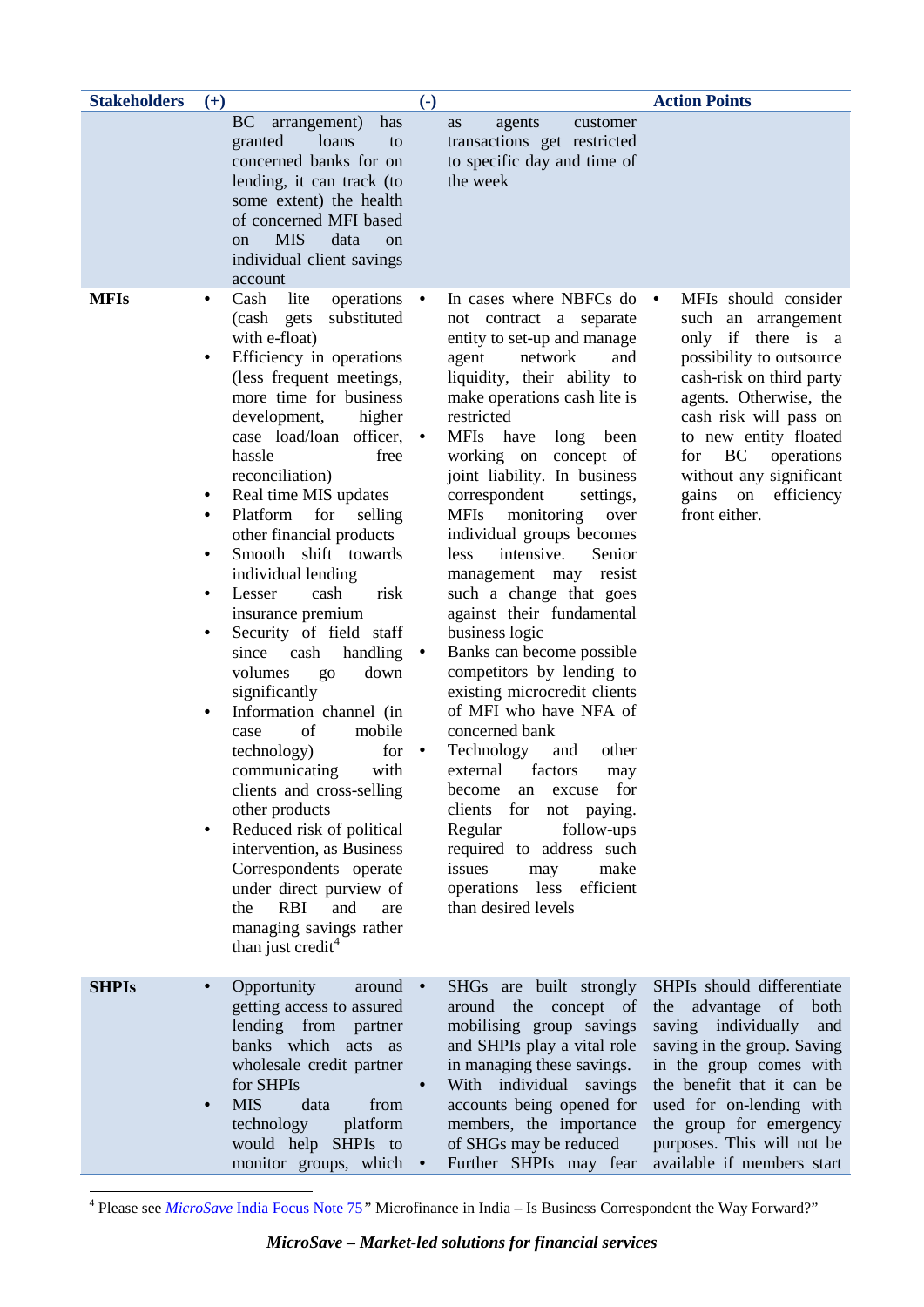| <b>Stakeholders</b>          | $(+)$                                                                                                                                                                                                                    | $\left( \text{-} \right)$                                     |                                                                                                                                                                                                                                                                                                                                                                                                                                                                                                                                                                                                                      | <b>Action Points</b>                                                                                                                                                                                                                                                                                                                                                                                                                                                 |
|------------------------------|--------------------------------------------------------------------------------------------------------------------------------------------------------------------------------------------------------------------------|---------------------------------------------------------------|----------------------------------------------------------------------------------------------------------------------------------------------------------------------------------------------------------------------------------------------------------------------------------------------------------------------------------------------------------------------------------------------------------------------------------------------------------------------------------------------------------------------------------------------------------------------------------------------------------------------|----------------------------------------------------------------------------------------------------------------------------------------------------------------------------------------------------------------------------------------------------------------------------------------------------------------------------------------------------------------------------------------------------------------------------------------------------------------------|
|                              | currently<br>happens<br>through physical records<br>being maintained at each<br>SHG (federation)<br>Opportunity to sell other<br>financial<br>mainstream<br>services<br>through<br>a<br>technology<br>common<br>platform |                                                               | that their role in saving<br>mobilisation<br>may<br>get<br>reduced if customers start<br>directly saving in their<br>individual accounts instead<br>of<br>saving<br>at<br>group<br>meetings                                                                                                                                                                                                                                                                                                                                                                                                                          | saving individually                                                                                                                                                                                                                                                                                                                                                                                                                                                  |
| Group<br>Leader <sup>5</sup> | In this case, there is no<br>additional direct benefit that<br>may accrue to the group<br>member.                                                                                                                        | $\bullet$<br>$\bullet$                                        | Cash carrying risk - since<br>group leader will have to<br>travel to nearby CSP<br>location to deposit cash<br>Maintaining records for<br>amount given by individual<br>members<br>Misappropriation of funds<br>by group leader                                                                                                                                                                                                                                                                                                                                                                                      | Organisation<br>should<br>$\bullet$<br>pass on benefits<br>of<br>decreased<br>of<br>cost<br>operations<br>to<br>group<br>leader<br>giving<br>by<br>nominal<br>pay-out<br>to<br>leaders<br>for<br>group<br>undertaking additional<br>responsibility<br>Otherwise,<br>similar<br>$\bullet$<br>such arrangements can<br>be facilitated by the<br>organisation<br>SO <sub>1</sub><br>that<br>individual<br>members<br>pay nominal amount<br>per month to group<br>leader |
| <b>Loan Officer</b>          | Reporting requirements<br>$\bullet$<br>may go down as MIS<br>updates happen real time                                                                                                                                    | $\bullet$<br>$\bullet$<br>$\bullet$<br>$\bullet$<br>$\bullet$ | Resistance to change and •<br>adapt themselves in<br><sub>a</sub><br>technology<br>intensive<br>environment<br>A potential increase in case<br>load of individual loan<br>officers as MFIs try to<br>instil efficiencies in the<br>with<br>meetings<br>system<br>become less frequent<br>Customer hassles around<br>technology<br>related<br>troubleshooting<br>Feeling of not<br>being<br>needed in the organisation<br>their<br>fundamental<br>with<br>function <i>i.e.</i><br>recoveries,<br>being routed to third party<br>channels<br>Likely to lose control on<br>groups with interactions<br>becoming limited | Organisation needs to<br>clearly<br>communicate<br>the long term strategy<br>behind such a move<br>and communicate new<br>role which would be<br>expected out of field<br>staff<br>Also, staff needs to be<br>adequately trained to<br>understand technology<br>and related processes<br>for effective trouble-<br>shooting                                                                                                                                          |
| <b>Customers</b>             | Shorter and less frequent<br>٠<br>meetings saves time<br>Opportunity to save in a<br>bank account and access                                                                                                             | $\bullet$                                                     | Clients having to walk to<br>the nearby agents to repay<br>substitute<br>now<br>doorstep<br>deliveries.                                                                                                                                                                                                                                                                                                                                                                                                                                                                                                              | Clients<br>should<br>be<br>$\bullet$<br>educated<br>on<br>technology interface to<br>keep the active and                                                                                                                                                                                                                                                                                                                                                             |

<span id="page-12-0"></span>5  ${}^{5}$ In business model where a group leader is responsible for collecting repayments from individual members and deposit them at CSP point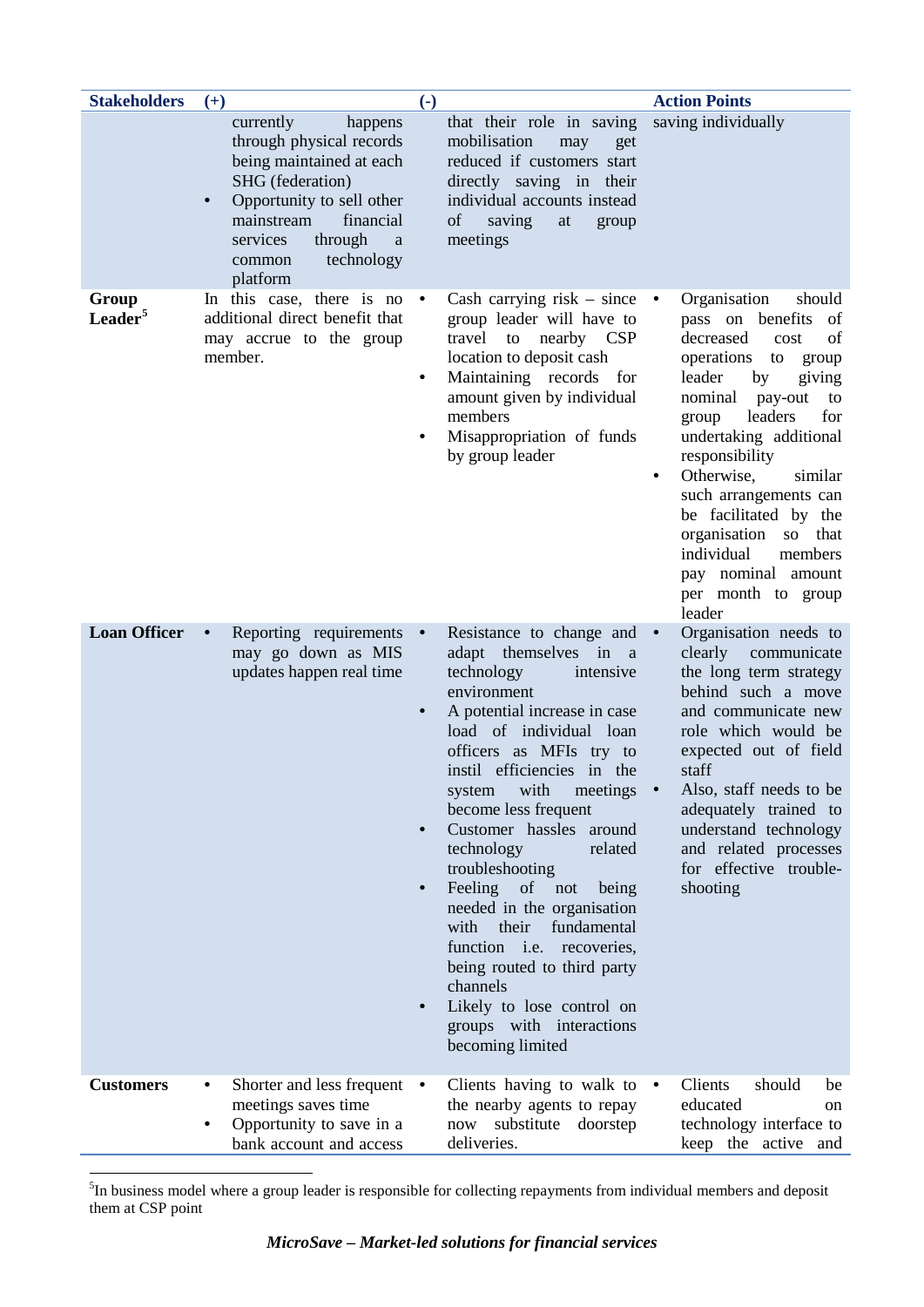| <b>Stakeholders</b> | $(+)$                                                                                                                                                                                                                                                                                                                                                                 | $\left( -\right)$                                                                                                                                                                                                                                                                                                                                                                             | <b>Action Points</b>                                                                                                                                                                                                                                                                                                                                                                                                                                                                                                                                                                                     |
|---------------------|-----------------------------------------------------------------------------------------------------------------------------------------------------------------------------------------------------------------------------------------------------------------------------------------------------------------------------------------------------------------------|-----------------------------------------------------------------------------------------------------------------------------------------------------------------------------------------------------------------------------------------------------------------------------------------------------------------------------------------------------------------------------------------------|----------------------------------------------------------------------------------------------------------------------------------------------------------------------------------------------------------------------------------------------------------------------------------------------------------------------------------------------------------------------------------------------------------------------------------------------------------------------------------------------------------------------------------------------------------------------------------------------------------|
|                     | other banking products<br>Confidentiality<br>$\bullet$<br>and<br>$flexibility - if individual$<br>members can pay their<br>dues<br>to<br>third<br>party<br>time<br>at<br>agents<br>a<br>convenient to them. In<br>meetings,<br>group<br>discussions happen in a<br>group of 5-10, hence<br>people are exposed to<br>larger audience if they<br>are not able to repay. | $\bullet$<br>Charges for transactions, if<br>levied on customers would<br>further restrict them to<br>transact, especially when<br>they make comparisons<br>with earlier settings<br>Adaptability to technology<br>$\bullet$<br>interface may be major<br>issue for clients who are<br>educated<br>not<br>enough<br>(especially in<br>case<br>of<br>mobiles being the front end<br>interface) | engaged in changed<br>settings<br>Feasibility<br>οf<br>subsidising charges for<br>repayments<br>via<br>electronic<br>channels<br>should be considered<br>especially in the event<br>of<br>operations<br>becoming<br>more<br>efficient for concerned<br>service provider                                                                                                                                                                                                                                                                                                                                  |
| <b>CSPs</b>         | Additional revenue line<br>(in case CSP already has<br>a core business)                                                                                                                                                                                                                                                                                               | Given the experience of $\bullet$<br>activity<br>in<br><b>NFA</b><br>low<br>accounts, many a<br>time<br>CSPs may become over<br><b>MFI</b><br>dependent<br><sub>on</sub><br>operations<br>(particularly<br>repayment collections) for<br>their revenue streams<br>Liquidity issues in case of<br>disbursals<br>loan<br>being<br>cashed-out from CSP point                                     | <b>MFIs</b><br>need<br>to<br>constantly innovate to<br>offer multiple products<br>along side NFA so that<br>both customers as well<br>as CSPs see a value in<br>the proposition.<br>Since CSP is likely to<br>know its customer base<br>well, MFIs<br>can see<br><b>CSPs</b><br>potential<br>as<br>referral<br>agents<br>for<br>recommending clients<br>for<br>its<br>micro-credit<br>and should<br>program<br>get incentivised for the<br>same<br>Service<br>provider<br>should<br>roll-out<br>multiple products so<br>that CSP has enough<br>volumes to keep him<br>engaged<br>in<br>the<br>ecosystem. |

## <span id="page-13-0"></span>**8 Getting ready: key strategic requirements for MFIs**

Once MFIs have figured out the opportunities and potential impact that BC operations may have on their core operations, the next step is for MFIs to explore the key strategic requirements that BC operations entail. Some of the broad areas that must be considered include:

- *Cashflow profile*. What are the upfront investments that they need to make in order to function as BCs? What is the time horizon that will be required to break even? What will be the funding sources to cover these investments?
- *Key partners*. What are the criteria to be used to select the partner bank and TSP? To what extent does the MFI want to retain the various channel management roles (as BC, ANM and CSP) itself, or to delegate it to third parties? What are the key roles and responsibilities between the various partners? We address this set of questions further in the next two sections.
- *Customer acceptance*. What is the level of client literacy and their ability to understand the new BC-based services? What are the marketing messages and use cases that will most inspire customers to try the service?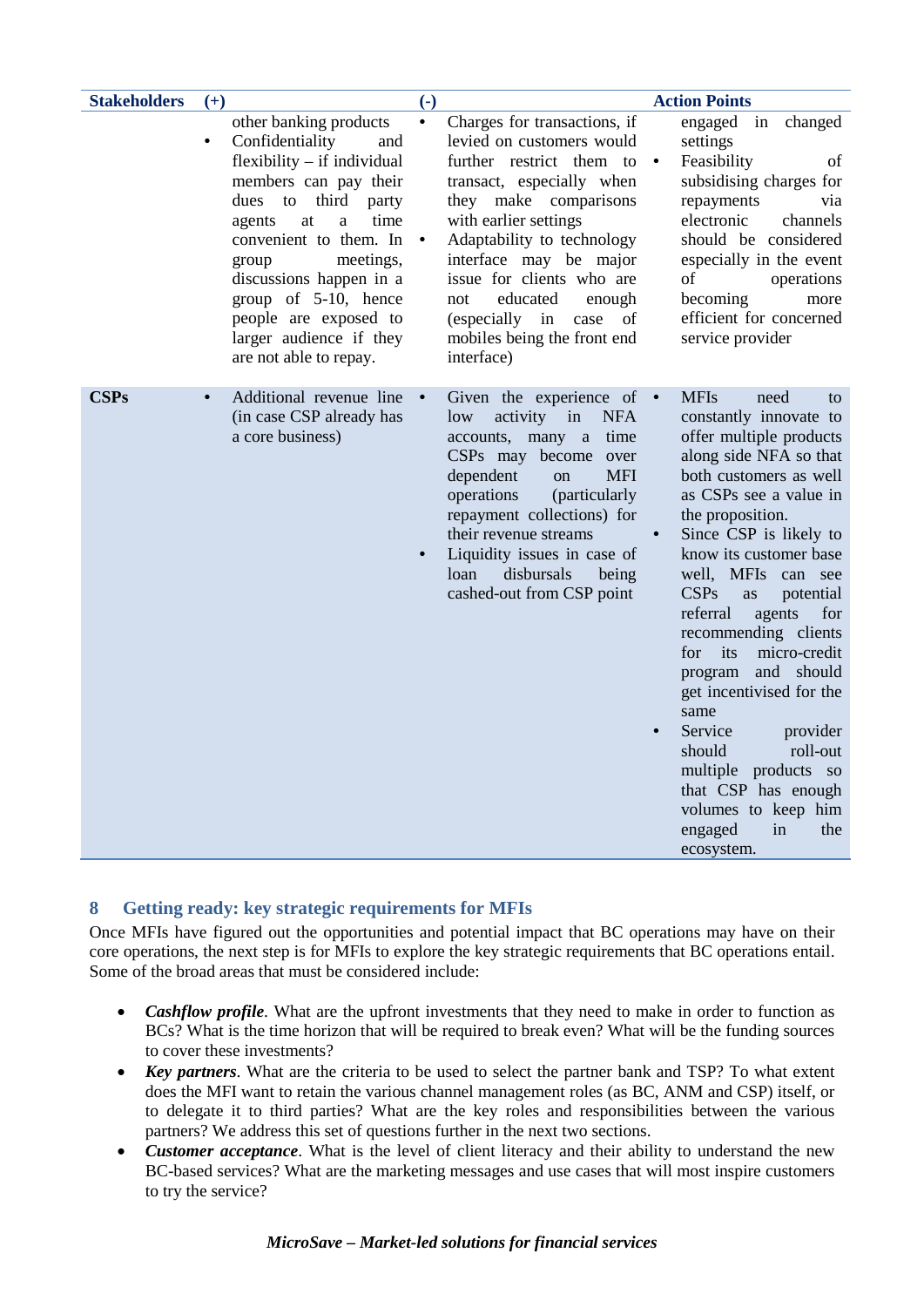- *Technology and operational readiness*. What is the current state of technology that is available for BCs? Are the MFIs' back-office systems ready to handle real-time transaction accounting? Does the MFI have sufficiently robust processes to handle account openings in conjunction with banks?
- *Staffing and training requirements*. What will be the additional staff requirement for BC operations? This will be particularly important for NBFCs that cannot use their existing staff members for BC operations. Moreover, what will be the training requirements for their staff to be able to offer BC services to clients? While most of the staff will have prior experience in cash management, many might have very little experience with technology or savings services.
- *Regulatory clearances*. Does the MFI comply with legal requirements for a BC? This will be an issue particularly for NBFCs.

#### <span id="page-14-0"></span>**9 Key choices for MFIs in channel development**

One key decision in a bank-MFI tie-up is to decide who will act as the CSP, in other words, who will take on the task of dealing directly with clients to promote the service, collect account opening documents and offer cash in/out on an ongoing basis. The CSP represents the point where cash is concentrated, and hence the CSP primarily takes on a substantial cash management role.

One possibility is that CSPs are fitted into the existing MFI/SHG group structure. Field officers of the MFI take up the role of being the CSP, as an add-on to their group management functions. This leverages the front-line staff that NBFCs or not-for-profit MFIs have, but places a larger operational burden on them and is not consistent with an MFI strategy of driving towards cashless groups. This approach also means that members will not realistically have cash in/out opportunities outside of group meetings (perhaps unless they are willing to travel to the MFI branch which might also act as a CSP), which limits the convenience of the savings proposition. It is also likely that the savings channel will be used primarily by MFI clients who need to attend the meetings anyway, and it will not cater so much to people in the broader community.

Alternatively, the group or cluster leader (herself an MFI client) can be nominated to act as the CSP. This is more feasible for SHPIs, which operate more and bigger groups but have fewer front-line staff. This offers the opportunity of using the BC model to create new entrepreneurial opportunities for SHG clients in support of their members. Because the group or cluster leader is locally based, she can continue offering CSP services outside of group meetings, to meet members' needs on a more continuous basis and also to better serve people in the community who are not themselves members.

A third possibility is to appoint third-party retailers –mom-and-pop shops in the community—to act as CSPs. This takes the cash in/out business outside of groups, and is more consistent with a vision of cashless MFIs and shorter meetings. This approach would be better placed to create a dedicated, continuous CSP service for the whole community.

Figure 2 below illustrates the cash management models that can be adopted by MFIs for savings, credit (repayment and disbursement) and other services, depending on who takes on the CSP role and what support the MFI branch offers the CSP in managing its cash holdings (we call this a super-CSP function).In the figure, the arrows represent movement of cash. If it were for a loan repayment, this would offset an accounting adjustment of repayments due; if it were for a deposit transaction, there would be a simultaneous transfer of electronic value in the opposite direction against each arrow. The four models work as follows: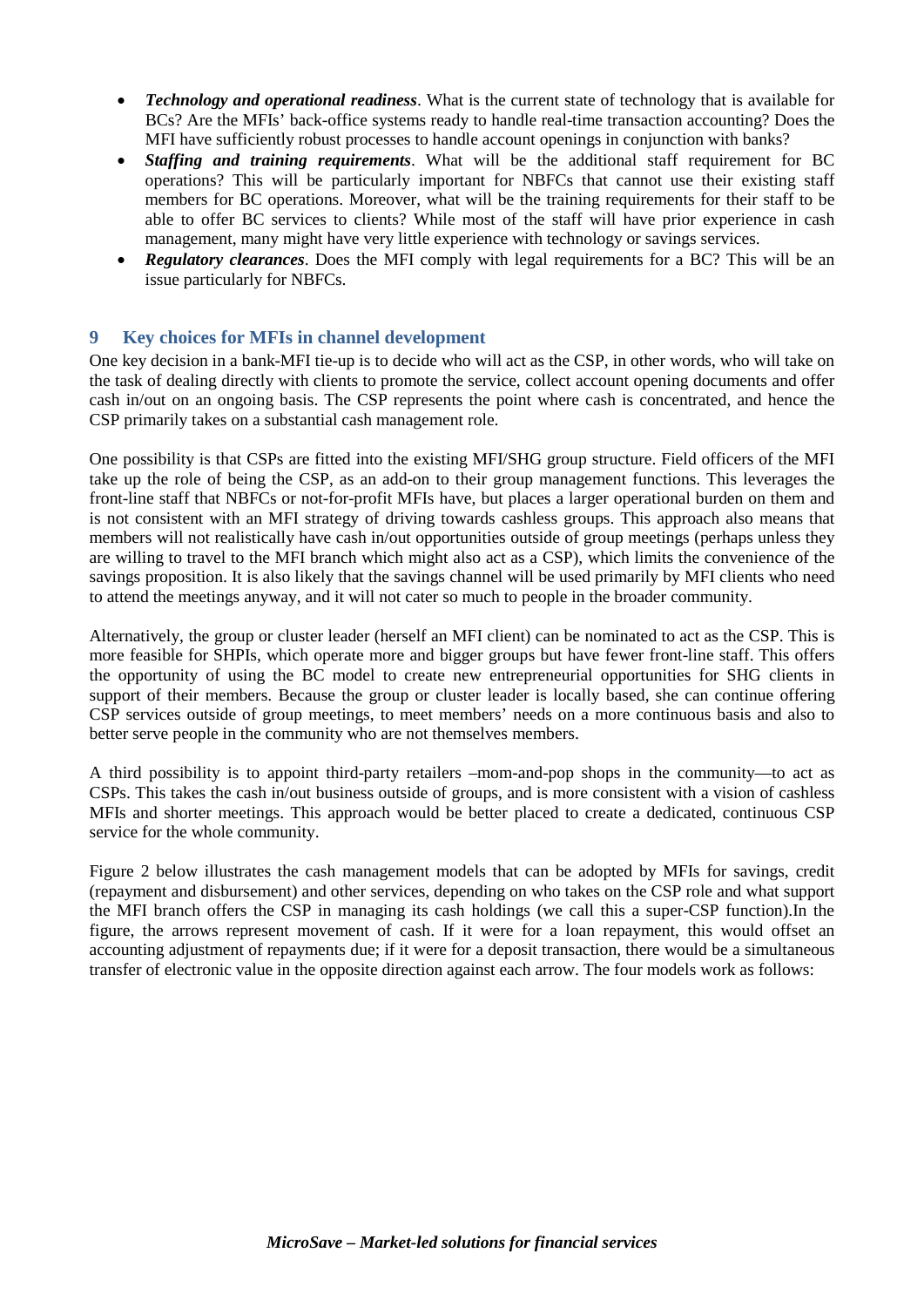|                      |                           | <b>Field officer as</b><br>CSP | <b>Group leader</b><br>as CSP   |                                   | <b>Cashless Field</b><br>officer with<br>retails CSP | <b>Cashless group</b><br>with retails<br>CSP |
|----------------------|---------------------------|--------------------------------|---------------------------------|-----------------------------------|------------------------------------------------------|----------------------------------------------|
| <b>Bank Branch</b>   |                           | <b>Branch</b><br>manager/      |                                 | <b>Branch</b><br>manager'         |                                                      |                                              |
| <b>MFI Branch</b>    | Field<br>officer<br>(CSP) | Treasurer!<br>(Super<br>CSP    |                                 | <b>Treasurer</b><br>(Super<br>CSP | Retail<br>CSP                                        | <b>Retail</b><br>CSP                         |
| <b>Retail CSP</b>    |                           | Field<br>officer<br>(CSP)      | <b>Group</b><br>leader<br>(CSP) | Group<br>leader<br>(CSP)          | Group                                                |                                              |
| <b>Group meeting</b> |                           |                                |                                 |                                   | leader                                               |                                              |
| <b>Client</b>        |                           | <b>Client</b>                  |                                 | <b>Client</b>                     | <b>Client</b>                                        | <b>Client</b>                                |

*Figure 2: Service channels: Cash management under different loan repayment/ BC options*

- *Field officer as CSP*. The field officer of the MFI collects the loan repayments and deposits raised in the course of a group meeting. The field officer deposits the net balance in the nearest bank branch or with the branch manager/cashier at the MFI branch. In the latter case, the MFI branch acts as super CSP and takes on the role of depositing the money in the bank branch.
- *Group leader as CSP*. The group leader, a client of the MFI, collects the repayment and savings raised, either during a group meeting or outside of it. The group leader then deposits the money in the bank branch or with the branch manager/cashier at the MFI branch, which acts as super CSP as in the previous case.
- *Cashless field officer supported by retail CSPs*. The group leader collects the repayments as above, but deposits the money at a retail CSP outlet nearby. The retail CSP takes on the task of depositing the money in the bank branch.
- *Cashless groups with retail CSP:* MFI clients use the CSP directly for cash in and cash out, completely outside of group meetings. Clients will remotely make repayments using their bank account balance.

To the extent that the MFI relies on third-party stores as CSPs, there are different roles that the MFIs can assume in managing the CSP network on behalf of their partner bank.

- *Drive the channel: be both BC and ANM*. The MFI can be a direct BC for banks and manage their own agent network. This maximises their control over the channel, as they can take a broad range of roles to ensure that CSPs work effectively for their members and their field officers. However, this places a high operational burden on the MFI, which it may not be prepared to absorb. SHPIs and NGOs may not have the right competencies and skills required for agent network management; NBFCs do but they are precluded by regulation from using their own resources for BC operations so they will need to develop a parallel infrastructure to build and manage the CSP network.
- *Structure the channel: be BC but not ANM*. The MFI can be the BC of record and take the strategic lead in orchestrating the creation of a CSP network, but delegate the day-to-day operation of the network to an ANM. In this fashion, the MFI can take steps to ensure that the network is built in such a way that it covers its geographic footprint and serves the interests of its members, but without getting involved in liquidity management and direct supervision of the agents. This does, of course, introduce one more party (the ANM) into the BC service chain, which needs to be managed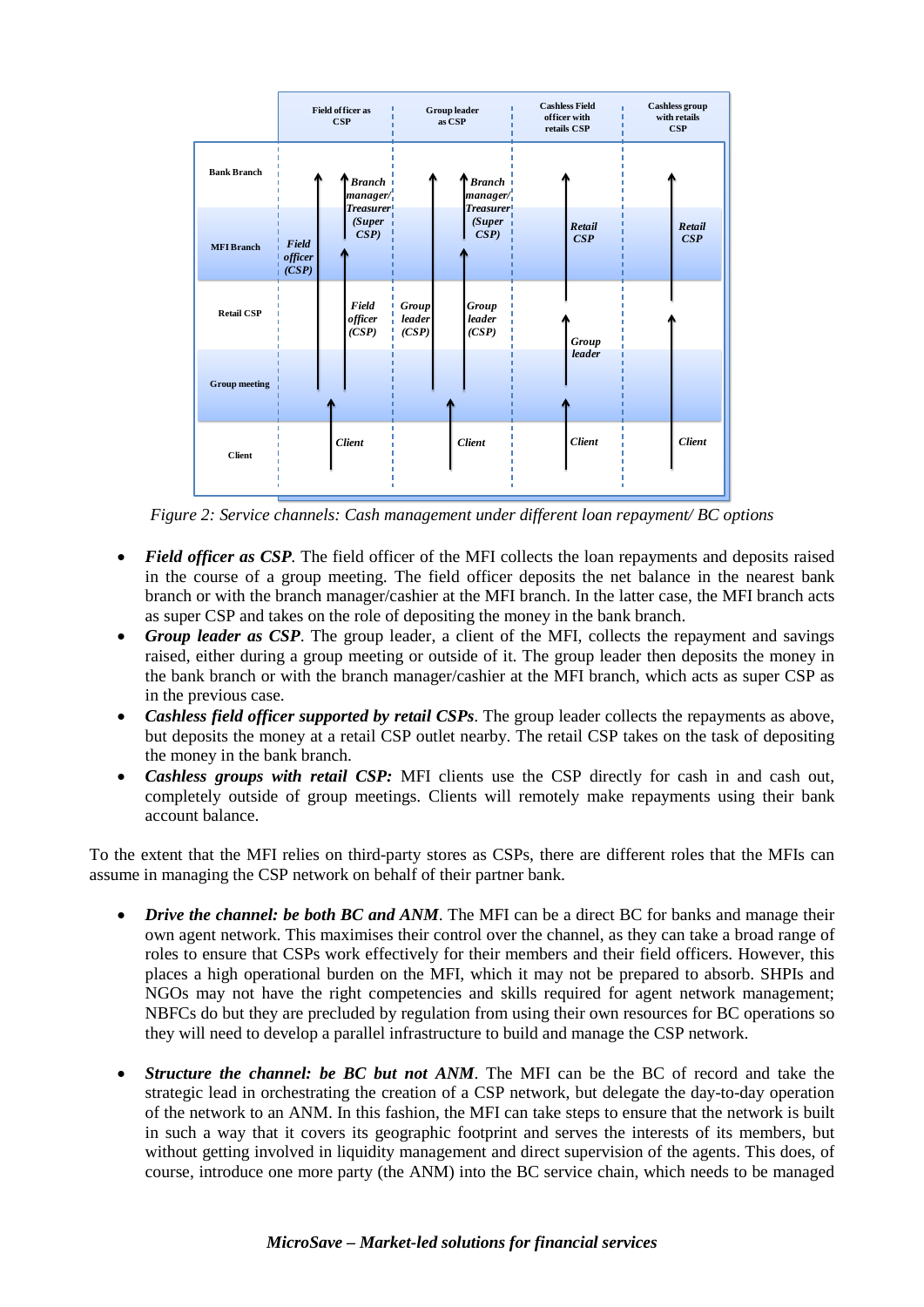and adequately remunerated. This model may be more suitable for an SHPI, which can appoint SHG federations as ANMs.

• *Support the channel: be ANM but not BC*. In this case, the bank and the MFI look to an existing BC to orchestrate the development of the CSP channel, but the MFI offers to support the CSPs appointed by the BC that fall under its geographic area of operations. This model would make more sense if a single party takes on the dual role of BC and TSP (e.g. Eko, FINO, A Little World, etc.). As an ANM, the MFI would be responsible for helping CSPs manage their liquidity and for supervising their activities. This model helps MFIs to remain focused on their core lending business while offering some logistical support to BCs within their geographic footprint.

In addition to sorting out how to structure the CSP channel, MFIs and their partner banks need to evaluate the technology options that link the various channel players, keeping in mind the value proposition that they want to offer to their clients. A key decision is who interacts with the technology platform:

- **Interactions managed by MFIs' field staff**. Field staff can be given feature phones, smart phones or point-of-sale (POS) terminals, through which customer transactional data can be captured in real time. If the MFI's objectives are to improve efficiency in their credit operations only, members do not need to be involved directly with the new front-end technology. However, if savings are to be mobilised, clients will need a way to authenticate themselves to authorise withdrawals. This can be done by deploying cards and assigning a PIN to each member (two-factor authentication) or through a biometric fingerprint reader incorporated into the field staff's device (single-factor authentication).
- **Allowing direct interactions by clients**. Mobile-based technology puts customers in more direct control of their money because they can initiate simple transactions (such as balance inquiries and basic electronic payments) themselves. A mobile-based service also presents unique opportunities to establish a direct communications channel between the MFI and all its clients via text messaging campaigns, which could be useful to announce new services, remind customers of loan repayments due, promote savings behaviour, etc. A mobile-based system may be cheaper overall to the extent that it uses phones that people already have, but not all customers may own a phone or be comfortable running data applications on it, which limits its spread across the MFI's member base.

#### <span id="page-16-0"></span>**10 Key choices for MFIs: Partner selection**

MFIs need to work with a bank that shares their vision of financial inclusion and is recognised and trusted by their members. The banks must demonstrate a commitment to invest in the processes required to handle account opening and customer support, and to specifying turn-around times for loan approval and disbursals, account opening, and transactions processing along with a monitoring function in place. The MFI must feel comfortable that the bank will be sufficiently agile and adaptable to meet challenges as they arise. As most MFIs have their own set of objective to be met by offering BC services, it is very advantageous if the partner bank is interested in innovation especially in the product and front-end technology or user interface, to align BC operations with the MFI's objective. The following are some guiding questions that frame these requirements:

- What is the bank's perspective on financial inclusion? What is the bank's attitude towards the BC model? Does the bank view financial inclusion as a long-term business strategy or primarily just as a social obligation or to meet the need to meet the targets given by the RBI or the Ministry of Finance?
- Does the MFI already have a strong relationship with this bank (at the head office and locally) for current microcredit operations?
- Is there a dedicated financial inclusion team at the bank? Will a dedicated person or team be available to handle questions and issues as they occur? What are the standard policies adopted for the business correspondent model by the bank?
- Does the bank have a wide physical and brand presence in the area of operation of the MFI? What is the reputation of the bank among the communities that the MFI works with? How will the bank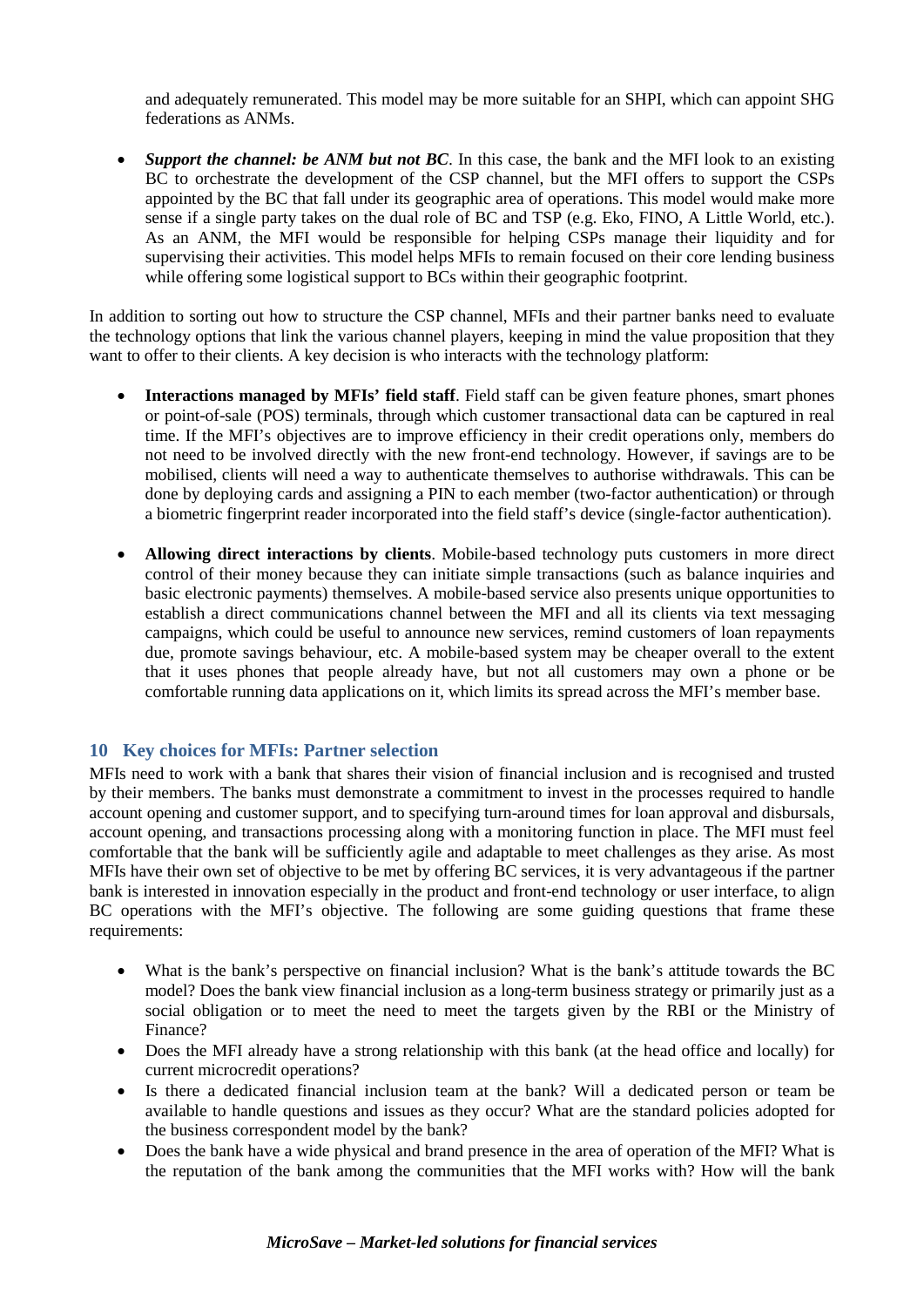ensure that local branches support the BC operations? Does the branch have enough staff and facilities at the local branches to accommodate BC operations?

- What are the products that the bank expects to offer through the BC channel? Are those appropriate for the MFI's customer base? Is the bank flexible enough to refine and change their products and processes to meet the demands of the target population? Is the bank open and eager for the MFI to participate in product design and experimentation?
- What initial and on-going support can the bank provide? (e.g. provision of equipment, initial operating subsidies for staff costs of 6-12 months, liquidity management, training or marketing support) Is the bank willing to commit to service-level agreements on account opening and dispute resolution? Is the bank willing to connect the MFI clients directly on its core banking system (CBS), hence allowing for intra- and inter-bank payments?

The selection of TSP is also a very important factor because the technology used by TSPs and their level (or lack) of support will influence customer acceptance and trust. Many of the TSPs for BC activities also have their own separate BC operations, and MFIs need to be comfortable that these other activities will not pose conflicts. The key considerations before selecting a TSP include track record of the company, reliability and robustness of the technology, security features, flexibility and usability. The following are some guiding questions that frame these selection criteria:

- Does the technology company have long-term experience in developing, rolling-out and supporting the required technology for BC activities? Does it have a good reputation among banks and BCs? Does it seem financially sustainable? Does the TSP have expansion plans and is it willing to work with BCs on a long-term basis?
- Is the technology standards-based? How flexible is the technology to meet the MFI's specific needs? How easy is it to integrate with the MFI's own technology platform? Is the technology user-friendly and appropriate to conduct BC operations? Does the technology company have a willingness to modify their technology based on the field situation and to serve customers appropriately?
- Is the current technology used by the TSP cost-effective? What kind of hardware is required and is it difficult to maintain? What are the typical up-front and on-going costs?
- Does the TSP provide training and on-going field support to BC staff and agents in the use and trouble-shooting of the technology? Does the TSP have a dedicated customer service hotline to call for questions and issues as they arise? Is the TSP willing to provide field level support to deal with daily/routine technological problems?
- <span id="page-17-0"></span>• Can the MFI generate the reports it needs?

#### **11 Conclusion: the waiting game**

In India, the business case of the BC model is yet unclear. The main limiting factor is very low customer activity rates. Low usage is compounded by the prevalence of unduly low pricing models on the basic savings proposition, which is based on a perception that customers have low willingness to pay for savings services. These two factors are of course linked: usage and willingness to pay are both a function of the strength of the value proposition that customers perceive. Ventures that have incorporated a remittance service have found both higher usage and the ability to charge higher transaction prices. However, the limited geographic coverage of these services limits the value of the remittance service. Where the value proposition is based on remittances, scale and network effects are all-important.

The BC channel provides banks and their partners with a plethora of opportunities. It is urgent that banks explore the value of services beyond no-frills accounts. The key to the success of any BC (or mobile money) deployment is value for customers to remain engaged. The service needs to be a mass-market solution and not limited to success with a small portion of the target segment. Banks can partner with MFIs to test and develop alternative value propositions, but banks remain in control of the product. So far, all their efforts in financial inclusion have been concentrated on channel-building rather than on construction of an attractive product proposition. This imbalance needs to be addressed. The challenge in the BC game is to provide services that customer wants and to find synergies between different players.